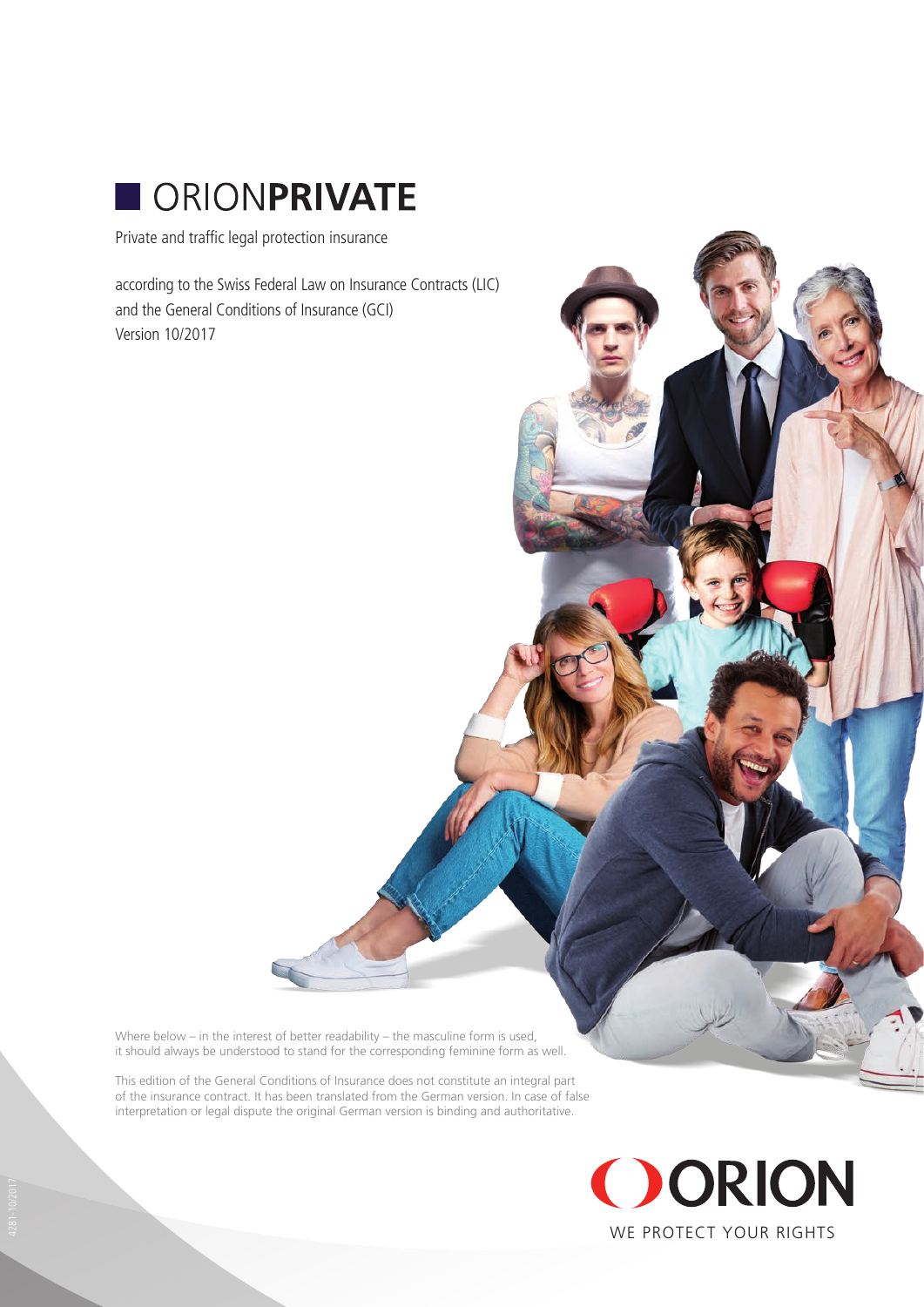# Customer information according to the LIC Version 10 / 2017

The following customer information provides an overview of the identity of the insurer and the material content of the insurance contract (Art. 3 of the Swiss Federal Law on Insurance Contracts, LIC). The rights and obligations of the contracting parties arise from the application/offer or the policy, the contractual conditions and the applicable laws, especially the LIC.

After acceptance of the application/offer, the policyholder will receive a policy; the policy corresponds to the content of the application.

The insurer is Orion Legal Protection Insurance Company Ltd, hereinafter referred to as Orion, with its registered office in Basel, Switzerland. Orion is a stock corporation incorporated under Swiss law.

The insured risks and the scope of the insurance coverage are contained in the application/offer or the policy and in the contractual conditions.

The amount of the premium depends on the respectively insured risks and the desired coverage. A fee may be charged for payment in installments. All information on the premium and any applicable fees is included in the application/offer or the policy.

If the premium for a certain insurance term was paid in advance and if the contract is cancelled before that term has expired, Orion will refund the part of the premium corresponding to the insurance term that has not expired.

The policyholder must pay the entire premium if an insurance benefit was paid and the policyholder cancels the contract in the year following the conclusion of the contract.

Changes in risk:

If an important fact changes in the course of the insurance and if this change results in a material increase in risk, Orion must be notified immediately in writing of this change.

• Ascertainment of the facts:

The policyholder must cooperate in investigations relating to the insurance contract – e.g. regarding breaches of the obligation to notify, increases in risk, verification of benefits etc. – and provide Orion with all pertinent information and documentation, obtain such information from third parties for submission to Orion, and authorize third parties in writing to issue the appropriate information and documentation to Orion. Orion is also entitled to carry out its own investigations.

• Insured event:

Orion must be notified without delay of any insured event.

This list only contains the most common obligations. The contractual conditions and the LIC contain further obligations.

The insurance begins on the date mentioned in the policy. The contractual conditions set out the circumstances in which a waiting period applies.

The policyholder may end the contract by terminating it:

- at least one month before the contract expires or, if so agreed, one month before the insurance year expires. The termination is deemed to be on time if Orion receives it on or before the last day before the beginning of the one-month notice period. The contract will be automatically extended for one year at a time if it is not terminated;
- no later than 14 days after learning that Orion has settled any insured event for which a benefit must be paid;
- if Orion raises the premiums. In this case, the termination must be received by Orion on the last day of the insurance year;
- if Orion breaches its legal obligation to provide information as per Art. 3 LIC. The right of termination shall expire four weeks after the policyholder has been informed of this breach, but at any rate after the expiry of a year since such a wrongful act.

Orion may end the contract by terminating it:

- at least one month before the contract expires or, if so agreed, one month before the insurance year expires. The termination is deemed to be on time if the policyholder receives it on or before the last day before the beginning of the one-month notice period. If the contract is not terminated it shall be automatically extended for one year at a time;
- in any insured event for which a service is to be provided, provided that notice of termination is given by such time as the claim is settled;
- if any fact material to risk was concealed or misrepresented (breach of obligation to notify).

Orion may end the contract by nullifying it:

- if the policyholder is in default in paying the premium, has received a reminder, and Orion waives the right to demand payment of the premium;
- in the event of insurance fraud.

This list only includes the most common termination possibilities. Further termination possibilities derive from the contractual conditions and the LIC.

Orion processes data derived from contract documentation or contract handling and uses it for, in particular, the calculation of premiums, the clarification of risk, the processing of insured events, statistical evaluations and marketing purposes. The data will be stored in physical or electronic format. Orion may forward data for processing to third parties involved in handling the contract in Switzerland and abroad, in particular to co-insurers and reinsurers, to the extent required.

Orion is also entitled to procure pertinent information from government offices and other third parties, in particular information with respect to claims history. This shall apply irrespective of whether the contract is concluded or not. The policyholder has the right to request Orion to provide the information stipulated by law in respect of the processing of data pertaining to him.

# Content of the insurance contract

The policy provides information on:

- the insured persons
- the selected product version (Private or Traffic Legal Protection insurance, Standard or Premium product)
- sums insured
- the beginning of insurance and the term of the contract
- the due date of the premium
- special conditions

Moreover, the contractual content is based on:

- the General Conditions of Insurance below
- the Swiss Federal Law on Insurance Contracts (LIC)
- the federal law regarding supervision of insurance companies (Insurance Supervision Act, ISA)
- the Ordinance on the Supervision of Private Insurance Companies (Supervision Ordinance, SO)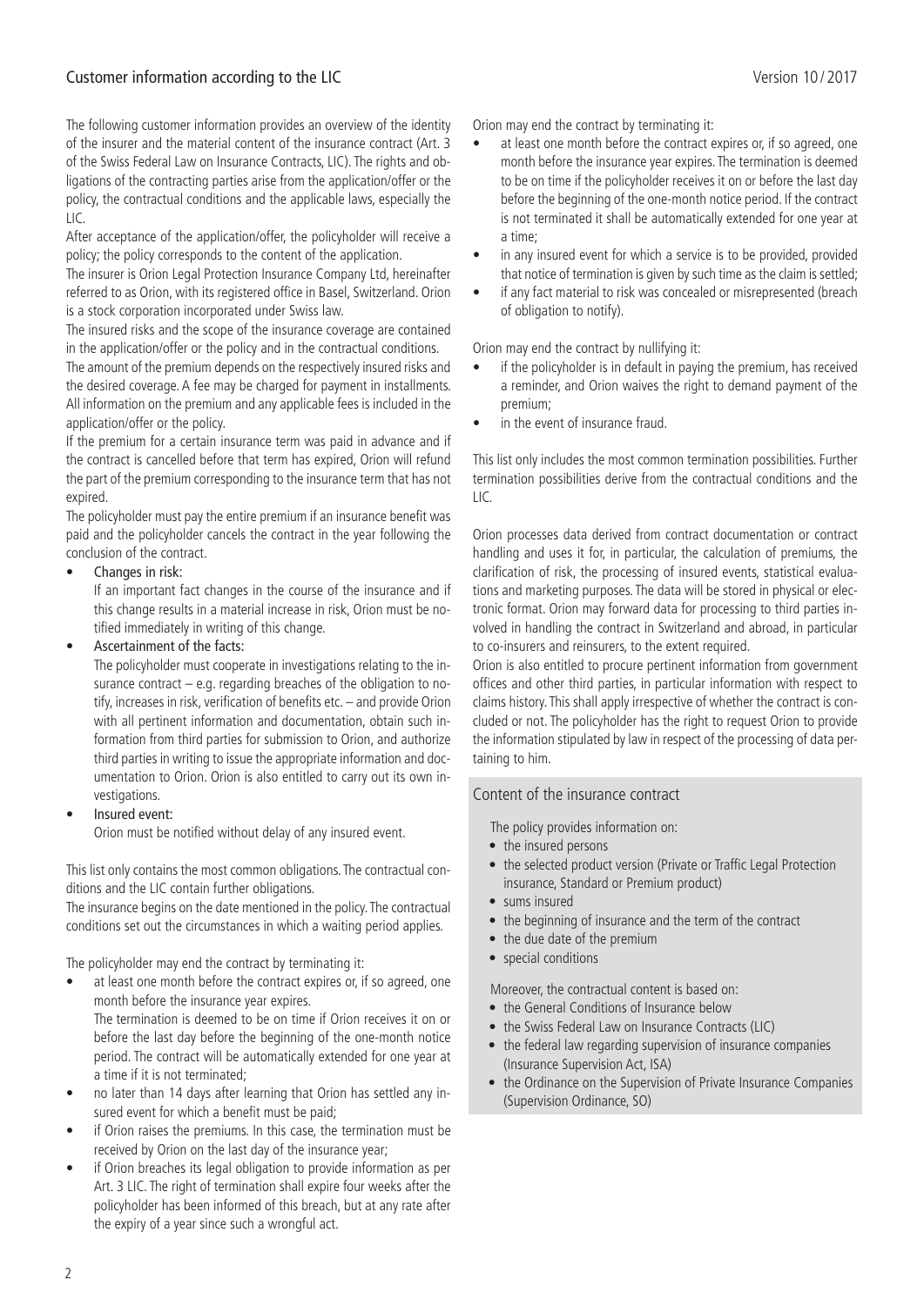



Private and traffic legal protection insurance

# **General Conditions of Insurance (GCI)**

#### Content

|                | Scope of application                           | $\overline{4}$ |                 | Joint provisions                                | 13 |
|----------------|------------------------------------------------|----------------|-----------------|-------------------------------------------------|----|
| A <sub>1</sub> | Who is insured                                 |                | E <sub>1</sub>  | Which services and costs are insured            |    |
| A <sub>2</sub> | What are the insured capacities                |                | E <sub>2</sub>  | Which cases are not insured                     |    |
| A <sub>3</sub> | Where is the insurance valid                   |                | E <sub>3</sub>  | Waiver of benefit reduction                     |    |
| A4             | What are the sums insured                      |                | E4              | When is the insurance applicable                |    |
|                |                                                |                | E <sub>5</sub>  | How is an insured legal case handled            |    |
| D              | Private legal protection                       | 5              | E6              | Differences of opinion                          |    |
|                | <b>Standard and Premium</b>                    |                | E7              | Right of withdrawal and its effect              |    |
| <b>B1</b>      | Which legal fields are insured                 |                | E8              | What conditions apply with respect to premiums  |    |
|                |                                                |                | E <sub>9</sub>  | Breach of obligations                           |    |
|                |                                                |                | E <sub>10</sub> | To which address communications need to be sent |    |
|                | Standard traffic legal protection              | 12             | E <sub>11</sub> | What happens upon a change of residence         |    |
| C <sub>1</sub> | Which legal fields are insured                 |                | E <sub>12</sub> | Broker compensation                             |    |
|                |                                                |                | E <sub>13</sub> | Where is the place of jurisdiction              |    |
|                | Premium traffic legal protection               | 13             | E14             | Sanctions                                       |    |
| D1             | Which legal fields are insured                 |                |                 |                                                 |    |
| D <sub>2</sub> | When the legal case is deemed to have occurred |                |                 |                                                 |    |
| D <sub>3</sub> | Exclusions                                     |                |                 |                                                 |    |
|                |                                                |                |                 |                                                 |    |

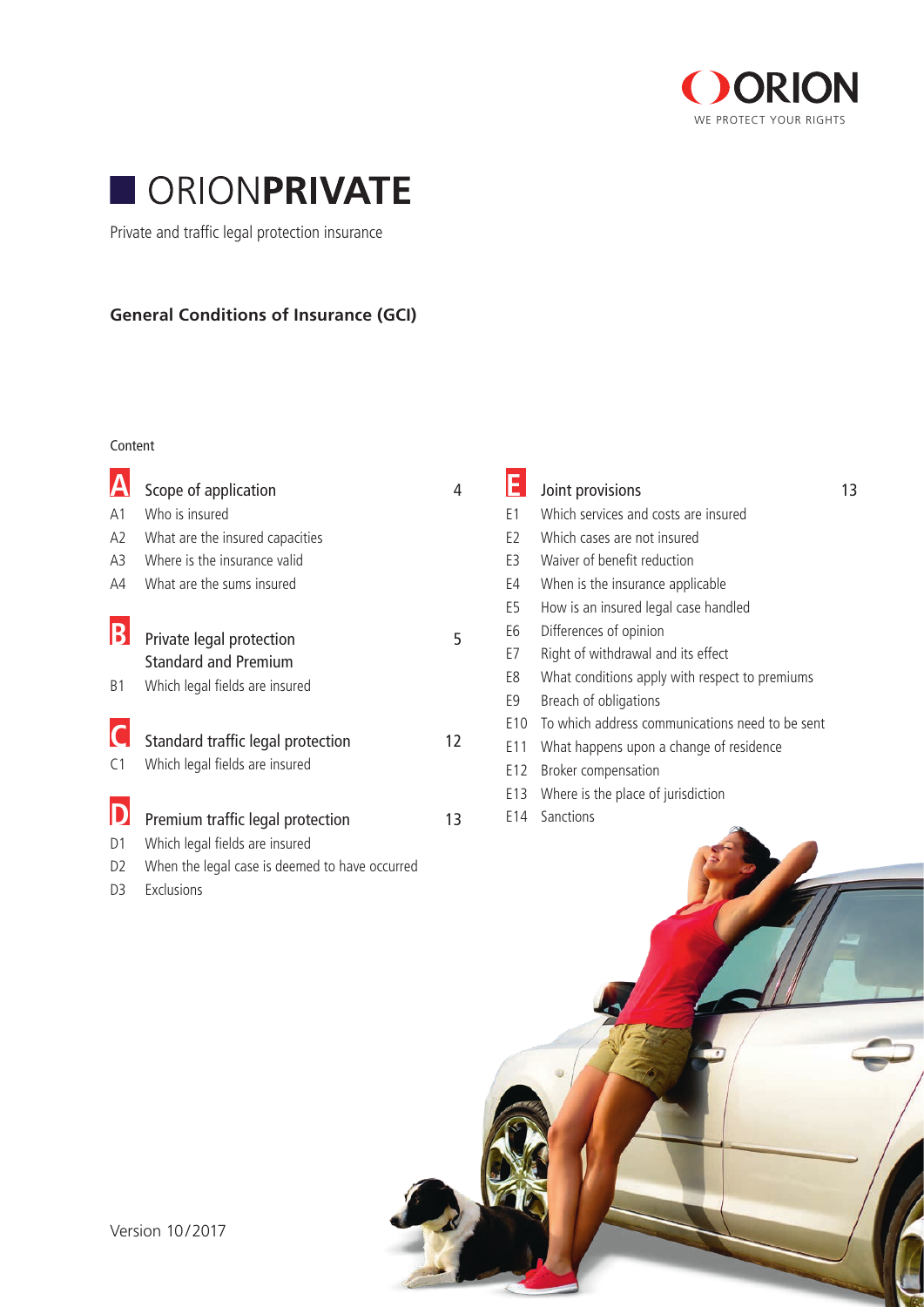# A Scope of application

# A1 Who is insured

| Insured persons:                                                                                                                                                                                                                                             | Individual insurance | Multi-person insurance |
|--------------------------------------------------------------------------------------------------------------------------------------------------------------------------------------------------------------------------------------------------------------|----------------------|------------------------|
| 1 The policyholder;                                                                                                                                                                                                                                          |                      | v                      |
| 2 the policyholder's minor children, provided the policyholder is a single parent and his<br>children live with him in the same household or regularly return to his household for the<br>weekend or week;                                                   |                      | v                      |
| 3 the minor children of a single-parent policyholder while they are visiting the insured<br>parent;                                                                                                                                                          | v                    | v                      |
| 4 all persons who live with the policyholder in the same household or regularly return to<br>his household for the weekend or week;                                                                                                                          |                      | M                      |
| 5 in traffic legal protection: in addition to those persons mentioned above, all drivers or<br>passengers of any motor vehicle licensed in an insured person's name and not used for<br>commercial purposes are insured during trips made with this vehicle. |                      |                        |

Upon marriage or registration of a partnership, the version «multi-person insurance» applies from the day of the marriage or registration provided that notification is provided of the change in marital status within six months and the premium difference is subsequently paid.

# A<sub>2</sub> What are the insured capacities

The insured persons are insured, depending on the insured products, in the following capacities of:

| Insured capacities:                                                                                                                                                                                                                                          | Private legal<br>protection |          | <b>Traffic legal protection</b> |
|--------------------------------------------------------------------------------------------------------------------------------------------------------------------------------------------------------------------------------------------------------------|-----------------------------|----------|---------------------------------|
|                                                                                                                                                                                                                                                              | <b>Standard/Premium</b>     | Standard | Premium                         |
| 1 As a private individual, a non-self-employed employee, a member of the Swiss<br>army, civil defense or fire brigade;                                                                                                                                       |                             |          |                                 |
| 2 as a cyclist (incl. e-bike), a driver of a motorcycle and as a driver of a motor vehi-<br>cle not subject to registration;                                                                                                                                 |                             |          |                                 |
| 3 as a pedestrian, rider and user of devices and aids serving mobility or propulsion,<br>such as skateboards, inline skates, scooters, skis:<br>$-$ not in connection with a collision with a vehicle;<br>$-$ in connection with a collision with a vehicle; |                             |          |                                 |
| 4 as the owner, holder or user of ships, surfboards, aircraft, flying machines (model<br>planes, drones, multicopters, etc.) and missiles, for which no liability insurance is<br>prescribed by law or at most weigh 30 kg;                                  |                             |          |                                 |
| 5 as the passenger of a motor vehicle, a watercraft, an aircraft, a rail vehicle or pub-<br>lic transport;                                                                                                                                                   |                             |          |                                 |
| 6 as the driver of any motor vehicle that does not belong to an insured person and<br>that has a total weight of up to 3,500 kg;                                                                                                                             |                             |          |                                 |
| 7 as the owner, holder, renter or driver of a motor vehicle including trailer and a not<br>permanently installed caravan or a watercraft and as the driver of a rail vehicle or<br>public transport;                                                         |                             |          |                                 |
| 8 as the pilot of an aircraft (pilot legal protection) and as the owner, holder or renter<br>of an aircraft with an MTOW of up to 5.7 metric tons;                                                                                                           |                             |          |                                 |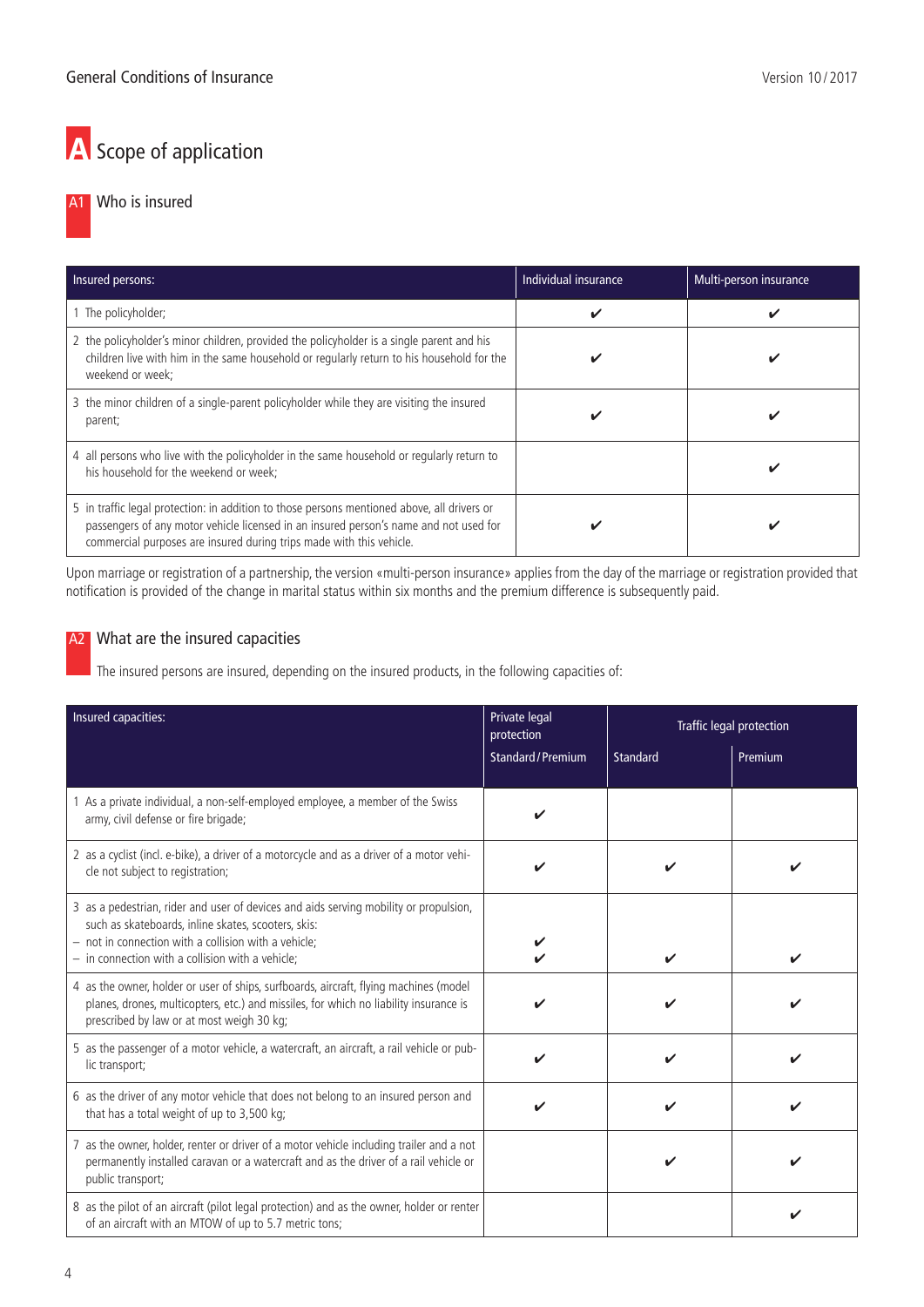| Insured capacities:                                                                                          | Private legal<br>protection | Traffic legal protection |         |
|--------------------------------------------------------------------------------------------------------------|-----------------------------|--------------------------|---------|
|                                                                                                              | Standard/Premium            | Standard                 | Premium |
| 9 as the landlord if the additional coverage «Landlord legal protection» was agreed<br>for the rented items. | ັ                           |                          |         |

Self-driving (also termed «autonomously driving») vehicles are treated identically to the above-listed vehicles.

## A3 Where is the insurance applicable

- 1 The insurance applies worldwide, with a few exceptions. The exceptions are listed in each case in the first column (legal field) of the tables «Which legal fields are insured» (Art. B1 and C1). In this regard, «Switzerland» also includes the Principality of Liechtenstein, and «Europe» the area up to the Urals as well as the Mediterranean states.
- 2 Irrespective of the location of the event, legal cases are insured in which cumulatively
	- a. the place of jurisdiction is within the geographical area listed;
	- b. the corresponding national law is applicable; and
	- c. the place of enforcement is also within the insured area.
- 3 Arbitration procedures are only insured if the place of jurisdiction is in Switzerland and Swiss law is applicable.

#### A4 What are the insured sums

- 1 Where nothing else is listed in the first column of the tables "Which legal fields are insured" under the heading "Special coverage restrictions," the following applies as the sum insured per legal case in the products:
	- Standard CHF 600,000, for cases with a place of jurisdiction outside Europe CHF 150,000
	- Premium CHF 1,000,000, for cases with a place of jurisdiction outside Europe CHF 300,000
- 2 For all cases occurring in the same insurance year, irrespective of the number of cases, a maximum of CHF 600,000 is available in the Standard product and a maximum of CHF 1,000,000 in the Premium product once in both cases.
- 3 All disputes with the same cause or which are directly or indirectly related to the same occurrence are deemed to be one legal case. The sum insured is only paid once per legal case, even if several legal fields are involved. The full amount of any advanced payments and given security will be credited toward the sum insured. Orion must be reimbursed for advanced payments and security given.

# **B** Standard and Premium private legal protection

**B1** Which legal fields are insured (concluding list)

| Legal field:                                                                                                                                                                                                                                                                                                                                                                                                                                                                               | <b>Waiting period</b><br>(see Art. E4<br>para. $3$ : | The legal case is deemed<br>to have occurred: | In addition to the exclusions in Art. E2, no insurance<br>coverage exists:                                                                                                                                                                     |
|--------------------------------------------------------------------------------------------------------------------------------------------------------------------------------------------------------------------------------------------------------------------------------------------------------------------------------------------------------------------------------------------------------------------------------------------------------------------------------------------|------------------------------------------------------|-----------------------------------------------|------------------------------------------------------------------------------------------------------------------------------------------------------------------------------------------------------------------------------------------------|
| Tort law<br>Assertion of non-contractual claims for damages<br>under civil law due to property damage and<br>bodily injury (physical injury/death) as well as the<br>pecuniary losses resulting directly therefrom.<br>Involvement of the insured person in criminal pro-<br>ceedings as a plaintiff under civil law if such an<br>intervention is required to assert claims.<br>The assertion of claims as part of the legal provi-<br>sions regarding victim assistance is also insured. | None                                                 | At the time the damage<br>was caused.         | $-$ in connection with defamation;<br>$-$ claims for damages as the consequence of an incident<br>in which the insured person was the driver of a motor<br>vehicle:<br>- in connection with damage from attacks on IT systems<br>or data loss. |
| Special coverage restrictions:<br>Regarding land ownership only as stipulated in<br>Art. B1 para. 13.                                                                                                                                                                                                                                                                                                                                                                                      |                                                      |                                               |                                                                                                                                                                                                                                                |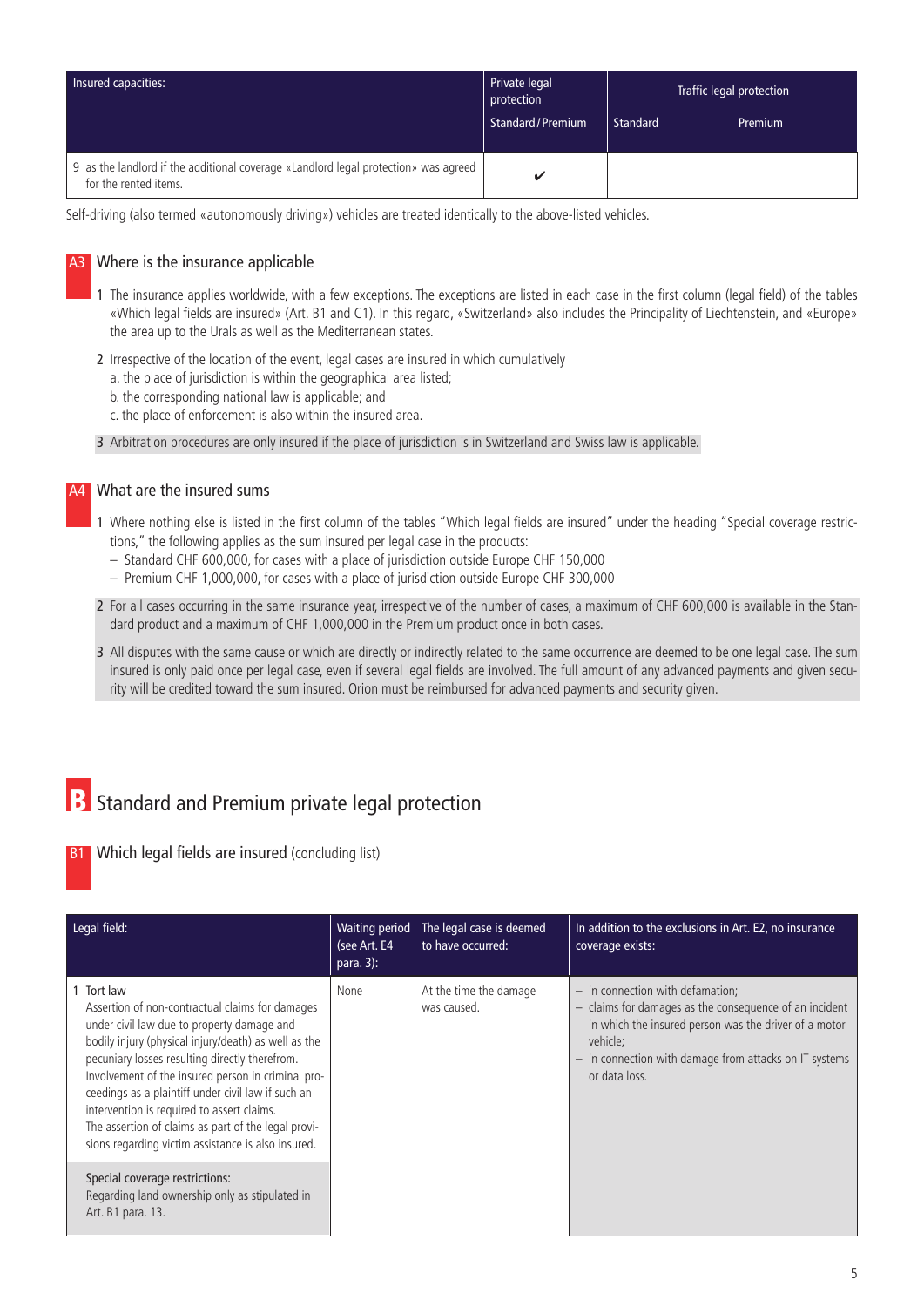| Legal field:                                                                                                                                                                                                                                                                                                                                                                                                                                    | <b>Waiting period</b><br>(see Art. E4<br>para. 3):                     | The legal case is deemed<br>to have occurred:                                                                                                                                                                                                                                                                                                                                                                                     | In addition to the exclusions in Art. E2, no insurance coverage ex-<br>ists:                                                                                                                                                                                                                                                                                                                                                                                                                                                                                                                                                                                                                                                                                                                                                                                                                                         |
|-------------------------------------------------------------------------------------------------------------------------------------------------------------------------------------------------------------------------------------------------------------------------------------------------------------------------------------------------------------------------------------------------------------------------------------------------|------------------------------------------------------------------------|-----------------------------------------------------------------------------------------------------------------------------------------------------------------------------------------------------------------------------------------------------------------------------------------------------------------------------------------------------------------------------------------------------------------------------------|----------------------------------------------------------------------------------------------------------------------------------------------------------------------------------------------------------------------------------------------------------------------------------------------------------------------------------------------------------------------------------------------------------------------------------------------------------------------------------------------------------------------------------------------------------------------------------------------------------------------------------------------------------------------------------------------------------------------------------------------------------------------------------------------------------------------------------------------------------------------------------------------------------------------|
| 2 Criminal defense<br>Safeguarding of rights in penal or ad-<br>ministrative proceedings directed<br>against the insured person due to the<br>accusation of violations of law by neg-<br>ligence.<br>Special coverage restrictions:<br>Regarding copyright only in the con-<br>text of Art. B1 para. 9.                                                                                                                                         | None                                                                   | At the time of the first<br>actual or alleged violation<br>of penal provisions.                                                                                                                                                                                                                                                                                                                                                   | - for charges of willful violations of the law. Upon the full and le-<br>gally valid cessation of proceedings or full and legally valid acquit-<br>tal, costs will be refunded despite charges of willful violations of<br>the law.<br>There will be no reimbursement if the cessation of the proceed-<br>ings occurs in connection with compensation to the party harmed<br>by the alleged crime or as a result of time limitation and in the<br>case of criminal acts against assets, in connection with defama-<br>tion and in the event of the mutual withdrawal of criminal appli-<br>cations;<br>$-$ in procedures as a result of an event in which the insured person<br>was the driver or holder of a motor vehicle;<br>- for cases from the law concerning aliens;<br>- for cases regarding the Data Protection Act;<br>- for cases from intangible property law (such as patent, design and<br>brand law). |
| 3 Right of ownership and property law<br>Disputes arising from ownership,<br>possession or other material rights to<br>movable property and animals.                                                                                                                                                                                                                                                                                            | None                                                                   | At the time of the first ac-<br>tual or alleged violation of<br>legislation or contractual<br>obligations, unless it is al-<br>ready apparent previously<br>for the insured person that<br>legal differences could<br>arise. In the latter case, the<br>timing of recognition is rel-<br>evant.                                                                                                                                   |                                                                                                                                                                                                                                                                                                                                                                                                                                                                                                                                                                                                                                                                                                                                                                                                                                                                                                                      |
| 4 Insurance law<br>Disputes under social security law with<br>Swiss public insurance (OASI/disability<br>insurance, Federal Accident Insurance<br>Institution, etc.), pension funds and<br>health insurance funds as well as dis-<br>putes arising under an insurance con-<br>tract with private-sector insurance in-<br>stitutions.<br>Special coverage restrictions:<br>Regarding land ownership only as stip-<br>ulated in Art. B1 para. 13. | In social<br>security law:<br>one month<br>In all other<br>cases: none | In the event of bodily<br>injury: upon the first<br>occurrence of the health<br>impairment that resulted<br>in a disability or an<br>inability to work;<br>in the event of disputes re-<br>garding an allegedly false<br>application declaration: at<br>the time of the application<br>declaration:<br>in all other cases:<br>upon the first occurrence<br>of the event that gives rise<br>to the claim against the<br>insurance. |                                                                                                                                                                                                                                                                                                                                                                                                                                                                                                                                                                                                                                                                                                                                                                                                                                                                                                                      |
| 5 Employment law<br>a Disputes as an employee from<br>private or public law employment<br>relationships with employers in<br>Switzerland or a directly<br>neighboring country;<br>b disputes as an employer with a<br>cleaner or nanny employed in one's<br>private household.                                                                                                                                                                  | One month                                                              | At the time of the first ac-<br>tual or alleged violation of<br>legislation or contractual<br>obligations, unless it is al-<br>ready apparent previously<br>for the insured person that<br>legal differences could<br>arise. In the latter case, the<br>timing of recognition is rel-<br>evant.                                                                                                                                   | In the Standard product:<br>- for members of Executive Management who have a decisive in-<br>fluence on the operational decisions of the employer or with a<br>gross annual salary (including bonuses, gratuities, etc.) of over<br>CHF 200,000;<br>- for members of the Board of Directors.                                                                                                                                                                                                                                                                                                                                                                                                                                                                                                                                                                                                                         |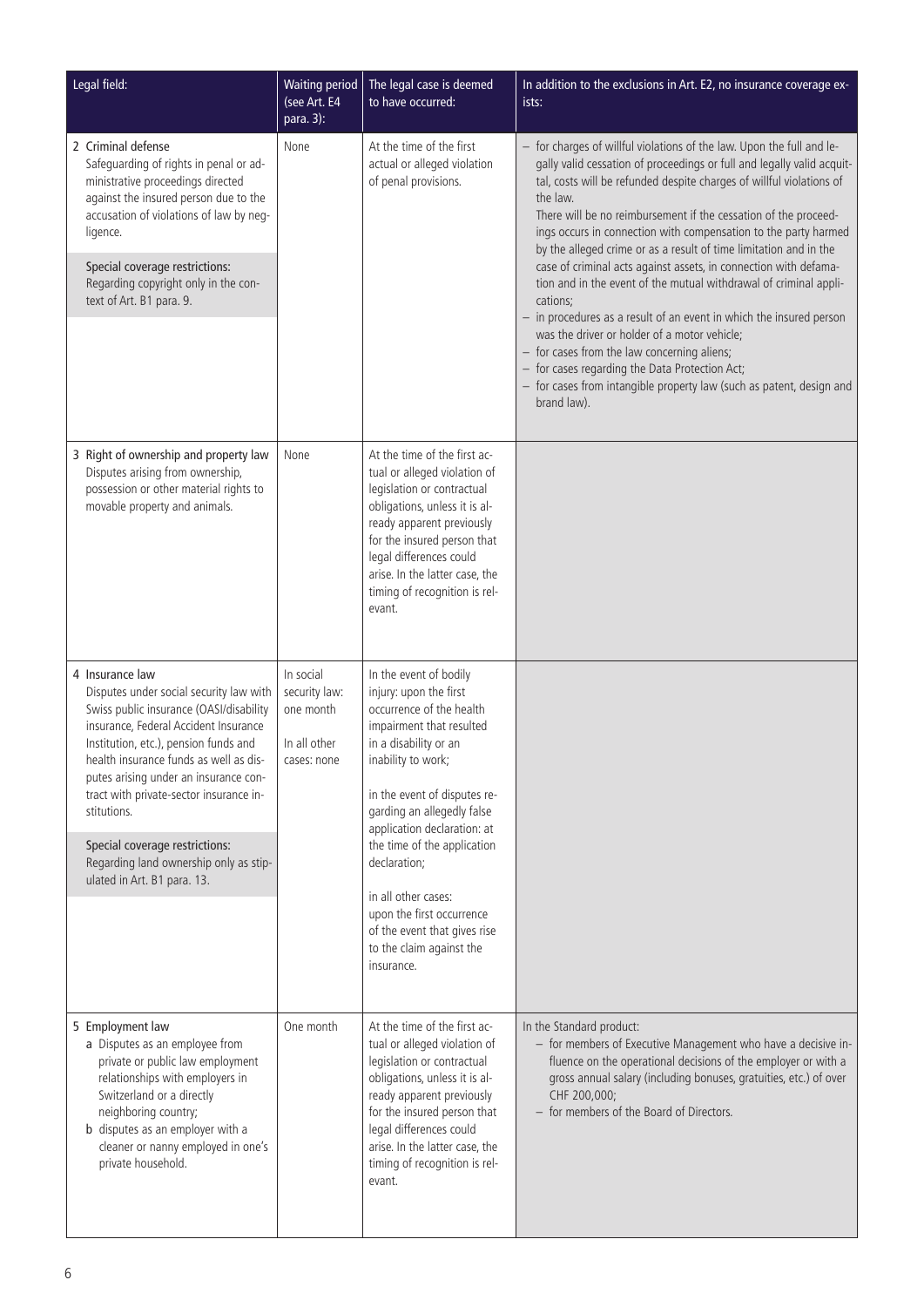| Legal field:                                                                                                                                                                                                                                                                                                                                                                                                                                                                                                                                                                                                                                                                                                                                                              | Waiting<br>period (see<br>Art. E4<br>para. $3$ ):       | The legal case is deemed<br>to have occurred:                                                                                                                                                                                                                                                   | In addition to the exclusions in Art. E2, no<br>insurance coverage exists:                                                                                                                                                                                                                                                                                                                                                                   |
|---------------------------------------------------------------------------------------------------------------------------------------------------------------------------------------------------------------------------------------------------------------------------------------------------------------------------------------------------------------------------------------------------------------------------------------------------------------------------------------------------------------------------------------------------------------------------------------------------------------------------------------------------------------------------------------------------------------------------------------------------------------------------|---------------------------------------------------------|-------------------------------------------------------------------------------------------------------------------------------------------------------------------------------------------------------------------------------------------------------------------------------------------------|----------------------------------------------------------------------------------------------------------------------------------------------------------------------------------------------------------------------------------------------------------------------------------------------------------------------------------------------------------------------------------------------------------------------------------------------|
| 6 Patient law<br>Disputes as a patient with physicians, hospitals and other medical<br>institutions:<br>a in Switzerland;<br>b outside Switzerland for emergency medical treatment only.<br>An emergency exists if the insured person requires medical treat-<br>ment during a temporary sojourn abroad and the insured person<br>cannot be reasonably expected to return to Switzerland before-<br>hand.                                                                                                                                                                                                                                                                                                                                                                 | One<br>month, ex-<br>cept for<br>emergency<br>treatment | At the time of the first ac-<br>tual or alleged violation of<br>legislation or contractual<br>obligations, unless it is al-<br>ready apparent previously<br>for the insured person that<br>legal differences could<br>arise. In the latter case, the<br>timing of recognition is rel-<br>evant. | - If the insured person travels abroad<br>for the purpose of the treatment;<br>- disputes in connection with cosmetic<br>surgery, except where this procedure<br>is medically necessary due to an acci-<br>dent or illness.                                                                                                                                                                                                                  |
| 7 Other contractual law<br>Disputes from other, not separately listed contracts involving legal<br>obligations, such as purchase agreements, simple orders, works con-<br>tracts for movable property, innominate contracts;<br>contracts concluded via the Internet are likewise insured.<br>Special coverage restrictions:<br>- up to a dispute value of CHF 500, the insured person is entitled                                                                                                                                                                                                                                                                                                                                                                        | One month                                               | At the time of the first ac-<br>tual or alleged violation of<br>legislation or contractual<br>obligations, unless it is al-<br>ready apparent previously<br>for the insured person that<br>legal differences could<br>arise. In the latter case, the                                            | - In the event of disputes connected to a<br>property purchase and in the case of<br>new construction, conversion and exten-<br>sions;<br>- in the event of disputes under time-<br>sharing agreements;<br>- in the event of disputes in connection<br>with mortgaging/pledging real estate                                                                                                                                                  |
| to ask Orion one time only for information on a point of law;<br>- disputes from loans are only insured if they were agreed in writ-<br>ing and between private individuals.                                                                                                                                                                                                                                                                                                                                                                                                                                                                                                                                                                                              |                                                         | timing of recognition is rel-<br>evant.                                                                                                                                                                                                                                                         | and land;<br>$-$ in the event of disputes regarding test<br>results and promotion decisions;<br>- in the event of disputes in connection<br>with trading in works of art;<br>- in the event of disputes with attorneys,<br>notaries, tax consultants and trustees.                                                                                                                                                                           |
| 8 Secondary self-employed occupation<br>Contractual disputes from secondary self-employed activities up to a<br>maximum annual turnover of CHF 18,000, in the Premium product<br>up to 36,000.<br>The following areas of activity are not covered:<br>- IT services/business consulting/advertising;<br>- financial services incl. insurance advice;<br>- architecture/engineering;<br>- art trading;<br>- legal representation (attorney, notary, etc.)/tax consulting/trustee;<br>- medical services.<br>Special coverage restrictions:<br>- territorial scope: Switzerland and the countries directly adjoining<br>Switzerland;<br>- up to a dispute value of CHF 500, the insured person is entitled<br>to ask Orion one time only for information on a point of law. | One month                                               | At the time of the first ac-<br>tual or alleged violation of<br>legislation or contractual<br>obligations, unless it is al-<br>ready apparent previously<br>for the insured person that<br>legal differences could<br>arise. In the latter case, the<br>timing of recognition is rel-<br>evant. | - in the event of disputes connected to a<br>property purchase and in the case of<br>new construction, conversions and ex-<br>tensions;<br>- in the event of disputes under time-<br>sharing agreements;<br>- in the event of disputes in connection<br>with mortgaging/pledging real estate<br>and land:<br>- in the event of disputes with attorneys,<br>notaries, tax consultants and trustees;<br>- in the event of disputes from loans. |
| 9 Copyright<br>Defense against claims from a copyright infringed by the insured<br>person;<br>assertion of claims for damages in the event of a breach of copy-<br>rights to which the insured party is entitled.<br>Special coverage restrictions:<br>- the sum insured in the Standard product is CHF 5,000; in the Pre-<br>mium product CHF 20,000;<br>- this coverage only exists to a subsidiary extent, i.e. if the condi-<br>tions of insurance of an existing obligatory personal liability insur-<br>ance or special Internet insurance does not provide any coverage<br>for averting such claims;<br>- territorial scope: Europe.                                                                                                                               | One month                                               | At the time of the first ac-<br>tual or alleged violation of<br>legislation or contractual<br>obligations, unless it is al-<br>ready apparent previously<br>for the insured person that<br>legal differences could<br>arise. In the latter case, the<br>timing of recognition is rel-<br>evant. | - In cases where the insured person has<br>registered a domain name that is identi-<br>cal to known trademarks in order to<br>make it impossible for the trademark<br>holder to present their web page under<br>this Internet address (domain name<br>grabbing).                                                                                                                                                                             |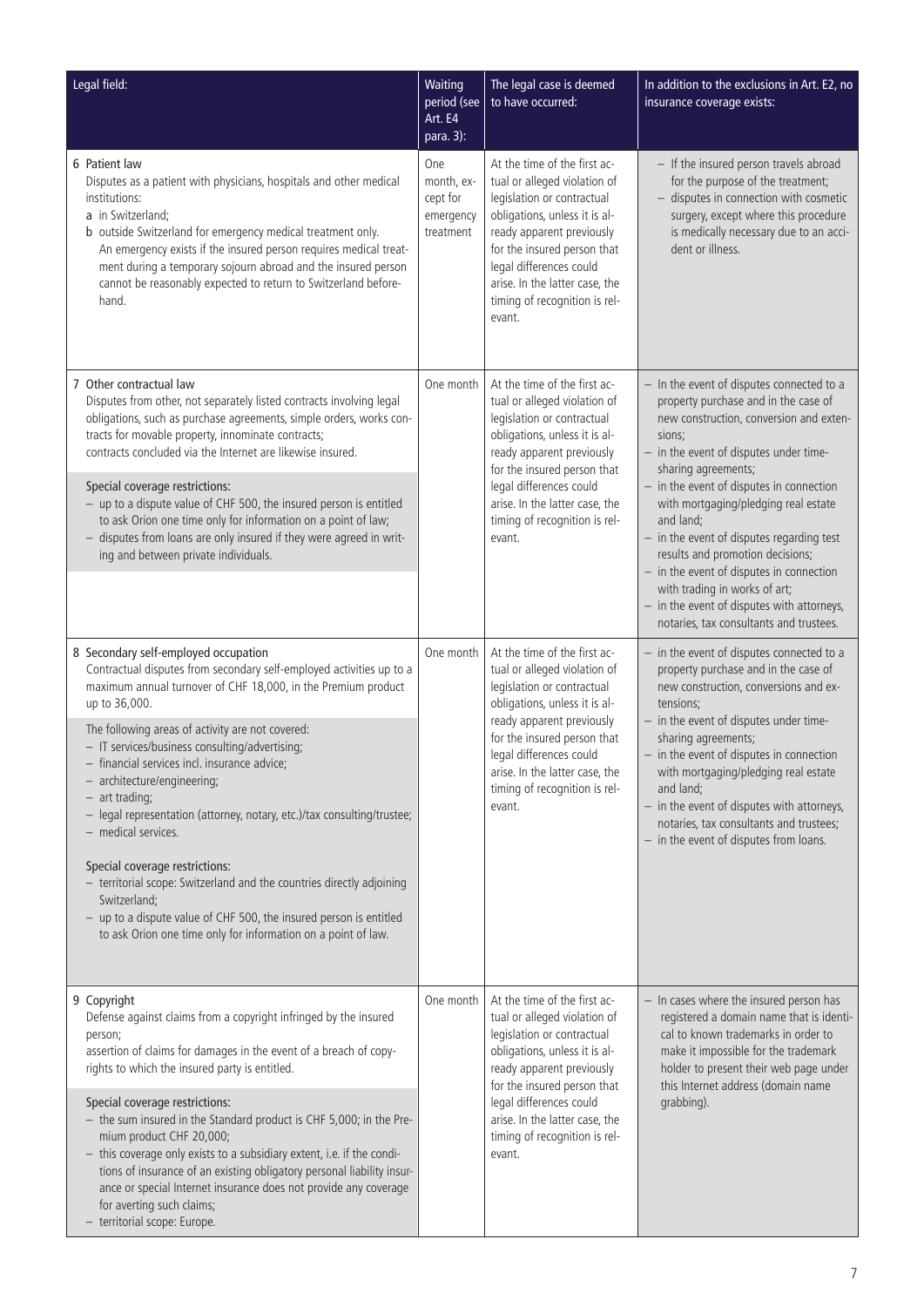| Legal field:                                                                                                                                                                                                                                                                                                                                                                                                                                                                                                                                                                                                                                                                                                                                                                                                                                                                                                                                                                           | Waiting<br>period (see<br>Art. E4<br>para. 3): | The legal case is deemed to<br>have occurred:                                                                                                                                                                                                                                          | In addition to the exclusions in Art. E2, no insur-<br>ance coverage exists:                                                                                                                                                                                                           |                                                                                                                                                                                                                                                                                                                                                                                                                                                                                                                                                                                               |
|----------------------------------------------------------------------------------------------------------------------------------------------------------------------------------------------------------------------------------------------------------------------------------------------------------------------------------------------------------------------------------------------------------------------------------------------------------------------------------------------------------------------------------------------------------------------------------------------------------------------------------------------------------------------------------------------------------------------------------------------------------------------------------------------------------------------------------------------------------------------------------------------------------------------------------------------------------------------------------------|------------------------------------------------|----------------------------------------------------------------------------------------------------------------------------------------------------------------------------------------------------------------------------------------------------------------------------------------|----------------------------------------------------------------------------------------------------------------------------------------------------------------------------------------------------------------------------------------------------------------------------------------|-----------------------------------------------------------------------------------------------------------------------------------------------------------------------------------------------------------------------------------------------------------------------------------------------------------------------------------------------------------------------------------------------------------------------------------------------------------------------------------------------------------------------------------------------------------------------------------------------|
| 10 Internet legal protection<br>Legal protection as victim related to:<br>1. phishing/hacking;<br>2. credit card fraud.<br>If legal support was unsuccessful within 60 days of regis-<br>tration of the case, instead of paying additional benefits<br>according to Art. E1, Orion can assume the proven losses<br>up to a maximum of CHF 1,000 (Premium product CHF<br>3,000) arising on the account of the insured person in the<br>event of the unauthorized use of the credit card by third<br>parties in the form of a reduction of the balance or in the<br>event of credit card fraud.<br>Special coverage restrictions:<br>- the sum insured is CHF 5,000; in the Premium product<br>CHF 20,000;<br>- coverage exists if the credit card fraud occurred via the<br>Internet:                                                                                                                                                                                                   | One month                                      | At the time of the first actual<br>or alleged violation of<br>legislation or contractual<br>obligations, unless it is<br>already apparent previously<br>for the insured person that<br>legal differences could arise.<br>In the latter case, the timing<br>of recognition is relevant. |                                                                                                                                                                                                                                                                                        |                                                                                                                                                                                                                                                                                                                                                                                                                                                                                                                                                                                               |
| $-$ the sum for the replacement of the financial loss is paid<br>out at most once per insurance year. Compensation<br>from other insurances (e.g. contents insurance) takes<br>precedence over this cost assumption. Orion reserves<br>the right to demand a copy of the insurance policy.                                                                                                                                                                                                                                                                                                                                                                                                                                                                                                                                                                                                                                                                                             |                                                |                                                                                                                                                                                                                                                                                        |                                                                                                                                                                                                                                                                                        |                                                                                                                                                                                                                                                                                                                                                                                                                                                                                                                                                                                               |
| 11 Bullying legal protection<br>Legal protection as a victim in connection with<br>infringements of privacy rights (e.g. cyber bullying, threats,<br>coercion, blackmail) that are committed in a manner<br>recognizable for third parties by means of electronic media:<br>The following are insured (complete list)<br>- the demanding of the cessation of attacks, with the<br>threat of legal consequences;<br>$-$ the bringing of criminal charges;<br>- the safeguarding of interests under civil law for the<br>protection of privacy;<br>$-$ the assertion of claims for removal and claims for<br>damages against the attacker and operator of the<br>websites;<br>- subject to offsetting against the sum insured, the costs<br>of a specialized service provider will be assumed for the<br>deletion of Internet contents infringing privacy up to<br>CHF 1,000 (in the Premium product up to CHF 3,000).<br>This sum will be paid a maximum of once per insurance<br>year. | Six months                                     |                                                                                                                                                                                                                                                                                        | At the time of the first actual<br>or alleged violation of<br>legislation or contractual<br>obligations, unless it is<br>already apparent previously<br>for the insured person that<br>legal differences could arise.<br>In the latter case, the timing<br>of recognition is relevant. | - For cases in which the insured person gave rise<br>to the event through his own provocation. This<br>exclusion applies even if it was a reply to a<br>previous provocation by the attacking party;<br>- to cases against persons who had already pro-<br>voked in the last two years before conclusion<br>of the insurance against an insured person;<br>- to attacks as a reaction to a crime by the in-<br>sured person for which a legally binding verdict<br>exists;<br>- to privacy rights infringements in or on print<br>media, television, radio and their electronic<br>spin-offs. |
| Special coverage restrictions:<br>- the sum insured is CHF 5,000; in the Premium product<br>CHF 20,000;<br>- coverage only exists if both the place of jurisdiction as<br>well as the place of residence or registered office of the<br>attacker are in Switzerland or a directly neighboring<br>country.                                                                                                                                                                                                                                                                                                                                                                                                                                                                                                                                                                                                                                                                              |                                                |                                                                                                                                                                                                                                                                                        |                                                                                                                                                                                                                                                                                        |                                                                                                                                                                                                                                                                                                                                                                                                                                                                                                                                                                                               |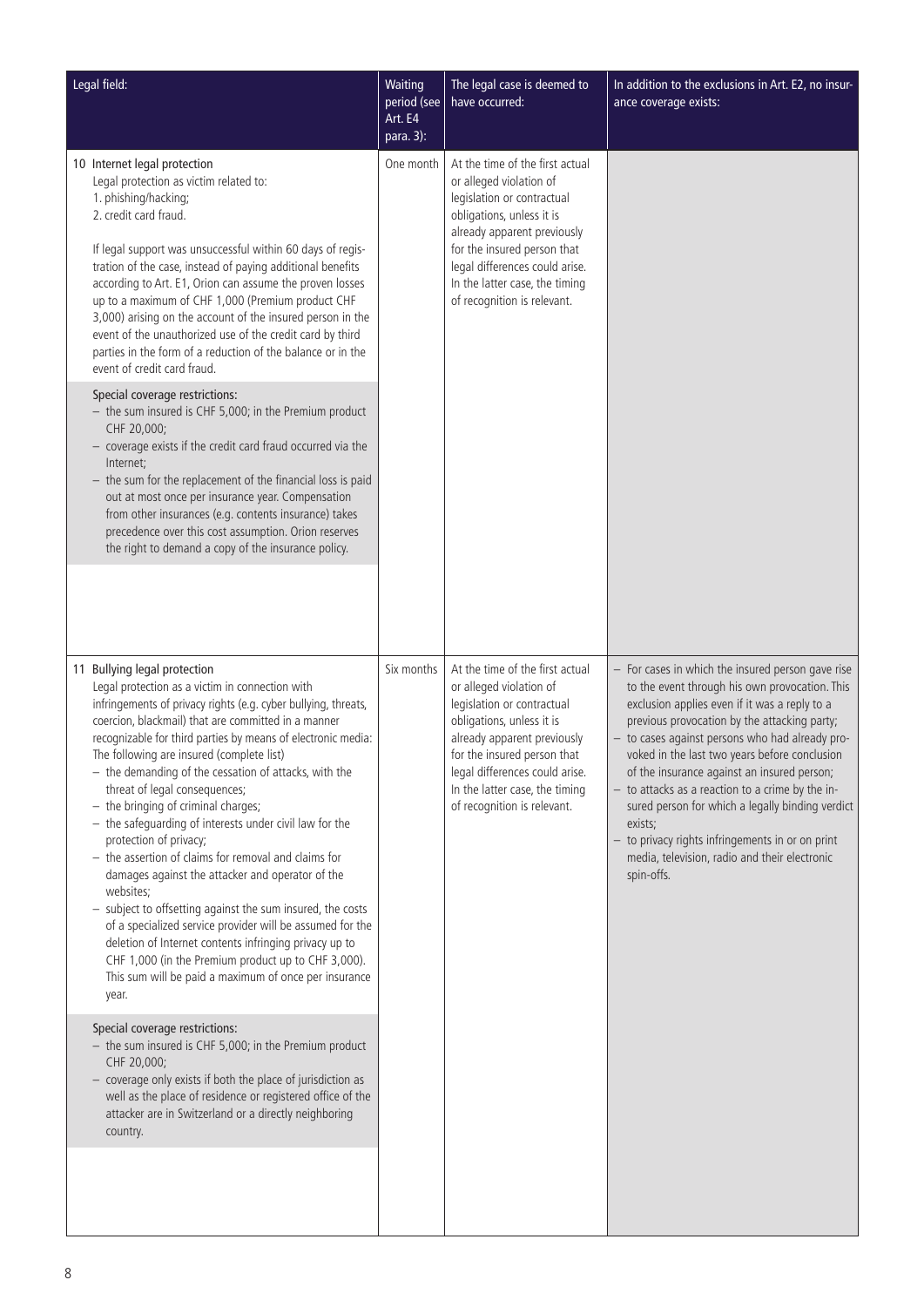| Legal field:                                                                                                                                                                                                                                                                                                                                                                                                                                                                                                                                                                                                                                                                                                                                                                                                                                                                                                                                                                                                                                                                                                                                                                                                                                                                                                                                                                                                                                                                                                                                                                                                                                                                                                                                                                                                                                                                                                                                                                                                                                                                                                                                                                                                                                                                                                                                                                                                                                                                                                                                                                                                          | Waiting<br>period (see<br>Art. E4<br>para. 3):  | The legal case is<br>deemed to have<br>occurred:                                                                                                                                                                                                                                                                     | In addition to the exclu-<br>sions in Art. E2, no insur-<br>ance coverage exists:                                                                                                                                                                                                                                                                                                                                                                                                                                                                                                                                                              |
|-----------------------------------------------------------------------------------------------------------------------------------------------------------------------------------------------------------------------------------------------------------------------------------------------------------------------------------------------------------------------------------------------------------------------------------------------------------------------------------------------------------------------------------------------------------------------------------------------------------------------------------------------------------------------------------------------------------------------------------------------------------------------------------------------------------------------------------------------------------------------------------------------------------------------------------------------------------------------------------------------------------------------------------------------------------------------------------------------------------------------------------------------------------------------------------------------------------------------------------------------------------------------------------------------------------------------------------------------------------------------------------------------------------------------------------------------------------------------------------------------------------------------------------------------------------------------------------------------------------------------------------------------------------------------------------------------------------------------------------------------------------------------------------------------------------------------------------------------------------------------------------------------------------------------------------------------------------------------------------------------------------------------------------------------------------------------------------------------------------------------------------------------------------------------------------------------------------------------------------------------------------------------------------------------------------------------------------------------------------------------------------------------------------------------------------------------------------------------------------------------------------------------------------------------------------------------------------------------------------------------|-------------------------------------------------|----------------------------------------------------------------------------------------------------------------------------------------------------------------------------------------------------------------------------------------------------------------------------------------------------------------------|------------------------------------------------------------------------------------------------------------------------------------------------------------------------------------------------------------------------------------------------------------------------------------------------------------------------------------------------------------------------------------------------------------------------------------------------------------------------------------------------------------------------------------------------------------------------------------------------------------------------------------------------|
| 12 Legal protection for tenants<br>a Orion grants legal protection in the case of disputes arising from a lease or tenancy rela-<br>tionship in connection with real estate, rooms or land in Switzerland that is/are rented<br>for the insured person's own use and not for business purposes;<br>b Orion grants legal protection for civil disputes arising at the insured person's Swiss resi-<br>dence under neighbor law with directly adjacent neighbors with regard to (complete list)<br>- obstruction of the view;<br>- tree and hedge maintenance and distance from boundaries;<br>- emissions (such as noise, smoke, vapors, casting of shadow);<br>c At the Swiss place of residence of the policyholder, Orion grants legal protection in dis-<br>putes arising from contracts for work and services with craftspeople regarding construc-<br>tion defects in the property that he occupies himself and that is not commercially used.<br>Special coverage restrictions:<br>The sum insured in the Standard product is CHF 10,000 for b and c.                                                                                                                                                                                                                                                                                                                                                                                                                                                                                                                                                                                                                                                                                                                                                                                                                                                                                                                                                                                                                                                                                                                                                                                                                                                                                                                                                                                                                                                                                                                                                           | a and b:<br>one month<br>c: one year            | At the time of the<br>first actual or al-<br>leged violation of<br>legislation or con-<br>tractual obliga-<br>tions, unless it is<br>already apparent<br>previously for the<br>insured person<br>that legal differ-<br>ences could arise.<br>In the latter case,<br>the timing of rec-<br>ognition is rele-<br>vant. | - In the event of disputes<br>connected to exceeding<br>exposure limits pursuant<br>to the Noise Protection<br>Ordinance;<br>$-$ C:<br>- in the event of disputes<br>in connection with con-<br>struction projects<br>whose total costs ex-<br>ceed CHF 100,000<br>(Premium product<br>CHF 150,000);<br>- in the event of disputes<br>related to asbestos.                                                                                                                                                                                                                                                                                     |
| 13 Legal protection for land and condominium owners<br>The legal protection granted by Orion in connection with land ownership and condominium<br>ownership is restricted to disputes regarding property occupied by the policyholder himself<br>and not commercially used at his Swiss place of residence in the following legal fields<br>(complete list):<br>a civil law disputes arising from neighbor law with directly adjacent neighbors and con-<br>dominium owners within the condominium owners' association regarding - obstruction<br>of the view;<br>- tree and hedge maintenance and distance from boundaries;<br>- emissions (such as noise, smoke, vapors, casting of shadow);<br>b disputes relating to building permits for the construction projects of directly adjacent<br>neighbors;<br>c disputes related to formal expropriation;<br>d disputes with insurance companies;<br>e disputes from affirmative and negative servitudes, land covenants, boundary disputes<br>and the assertion of non-contractual claims for damages due to property damage with<br>respect to the insured real estate;<br>f disputes from contracts for works and services with craftspeople regarding construction<br>defects.<br>Note:<br>Lots that are directly adjacent to insured real estate, that are owned by the policyholder<br>and that are undeveloped or used by the policyholder as a garden or for self-supply are also<br>covered.<br>Special coverage restrictions:<br>- the sum insured in the Standard product is CHF 10,000;<br>$-$ b: the sum insured is only available once for the same building project even in the case of<br>modified building requests;<br>- if a dispute with third parties relates to the community portions of a condominium prop-<br>erty, the costs will be paid in proportion to the insured person's ownership share of the<br>overall property. The costs are split up analogously for joint property.<br>Insurable by special agreement:<br>g other parcels of land and properties<br>Legal protection as a land owner and condominium owner (a to e) for other parcels of<br>land and properties belonging to an insured person;<br>h landlord legal protection<br>disputes with tenants/lessees from the rental or lease agreement. For these properties<br>legal protection as a land owner and condominium owner pursuant to g is also insured.<br>If additional insurance was concluded pursuant to g or h, disputes are also insured<br>between an insured person and his employees appointed to look after or maintain the<br>other insured properties. | b, c and f:<br>one year<br>Others:<br>one month | At the time of the<br>first actual or al-<br>leged violation of<br>legislation or con-<br>tractual obliga-<br>tions, unless it is<br>already apparent<br>previously for the<br>insured person<br>that legal differ-<br>ences could arise.<br>In the latter case,<br>the timing of rec-<br>ognition is rele-<br>vant. | - In the event of disputes<br>connected to exceeding<br>exposure limits pursuant<br>to the Noise Protection<br>Ordinance;<br>- in the event of disputes<br>not listed as covered,<br>such as those regarding<br>the joint costs of the con-<br>dominium, the renewal<br>fund, construction or<br>other work done to jointly<br>owned parts of the real<br>estate, co-ownership, ad-<br>ministration, etc.;<br>— f:<br>- in the event of disputes<br>in connection with con-<br>struction projects,<br>whose overall costs ex-<br>ceed CHF 100,000<br>(Premium product CHF<br>$150,000$ ;<br>- in the event of disputes<br>related to asbestos. |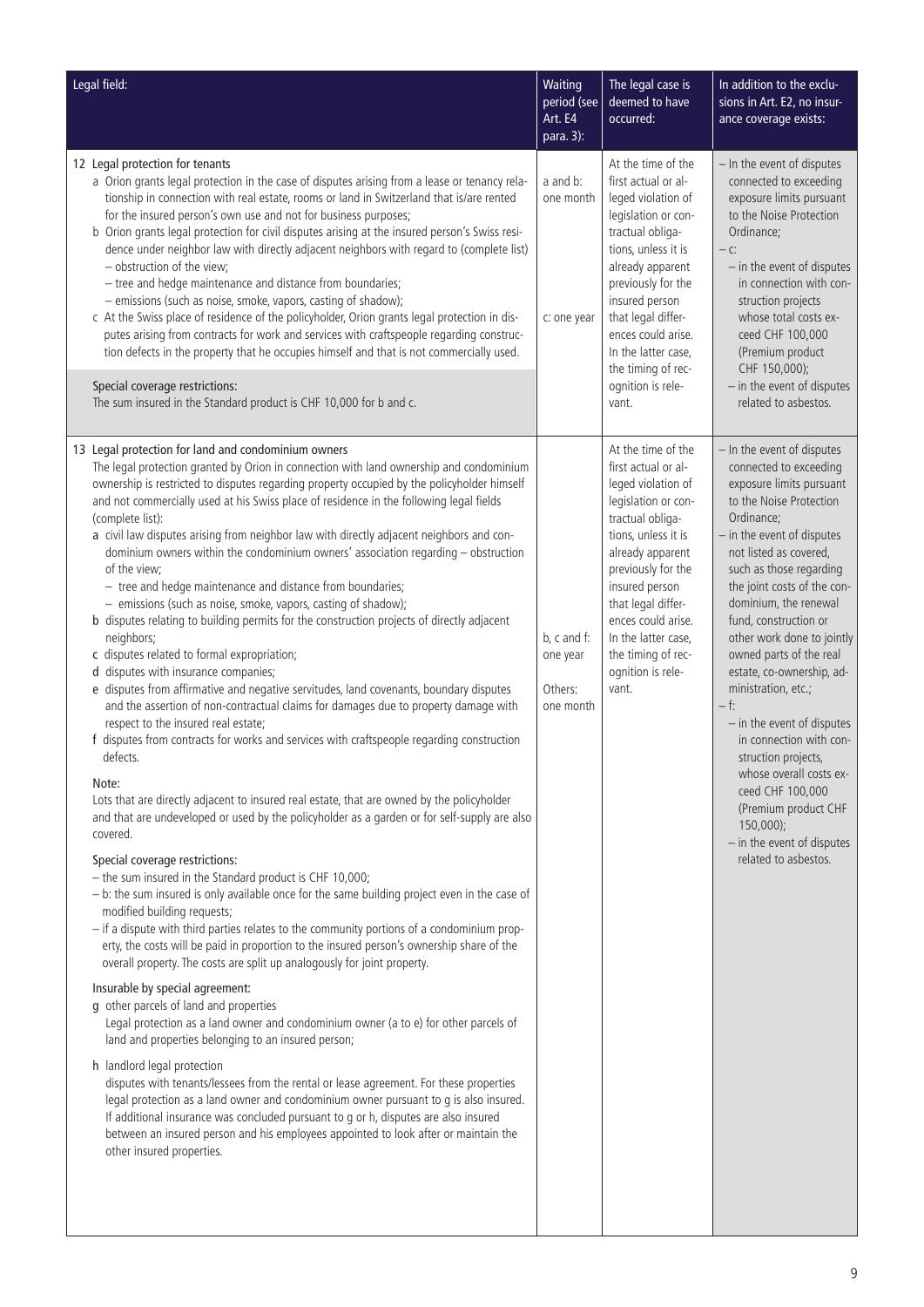| Legal field:                                                                                                                                                                                                                                                                                                                                                                                                                                                                                                                                 | Waiting<br>period (see<br>Art. E4<br>para. 3): | The legal case is<br>deemed to have<br>occurred:                                                                                                                                                                   | In addition to the exclusions<br>in Art. E2, no insurance<br>coverage exists:                                                                   |
|----------------------------------------------------------------------------------------------------------------------------------------------------------------------------------------------------------------------------------------------------------------------------------------------------------------------------------------------------------------------------------------------------------------------------------------------------------------------------------------------------------------------------------------------|------------------------------------------------|--------------------------------------------------------------------------------------------------------------------------------------------------------------------------------------------------------------------|-------------------------------------------------------------------------------------------------------------------------------------------------|
| 14 Inheritance law<br>Disputes in matters of inheritance law.<br>Note:<br>If there is no dispute, coverage exists via the advice legal protection pursuant to Art. B1<br>para. 20. Benefits according to this paragraph and the advice legal protection for the<br>same inheritance cannot be accumulated.<br>Special coverage restrictions:<br>- the sum insured in the Standard product is CHF 500; in the Premium product<br>CHF 3,000;<br>- the sum insured will only be paid once per inheritance;<br>- territorial scope: Switzerland. | One year                                       | At the time of the<br>testator's death.                                                                                                                                                                            |                                                                                                                                                 |
| 15 Matrimonial law/registered partnership<br>Orion grants legal protection in the event of problems under matrimonial law/a regis-<br>tered partnership in the form of assistance in setting up a divorce or separation conven-<br>tion.<br>Special coverage restrictions:<br>- the sum insured in the Standard product is CHF 500 per insured partner;<br>in the Premium product CHF 3,000;<br>- in the event of disputes between the same partners, the sum insured will only be paid<br>once;<br>- territorial scope: Switzerland.        | One year                                       | The time at which<br>one or both<br>spouses<br>demanded<br>divorce,<br>separation or<br>marital protection<br>measures or the<br>joint household<br>was dissolved.<br>The event<br>occurring first is<br>decisive. |                                                                                                                                                 |
| 16 Tax law<br>Orion grants legal protection in the event of complaint procedures after receipt of an<br>appeal decision in the event of disputes before Swiss tax authorities regarding income,<br>wealth, property gains, real estate transfer and property tax.<br>Special coverage restrictions:<br>- the sum insured in the Standard product is CHF 500; in the Premium product CHF<br>3,000;                                                                                                                                            | One year                                       | At the time of the<br>first assessment<br>order of the Tax<br>Administration.                                                                                                                                      | - In the case of procedures re-<br>garding additional taxes and<br>penalty taxes;<br>- for the appeal procedure<br>with the Tax Administration. |
| 17 Traffic legal protection<br>Disputes as the driver of any motor vehicle that does not belong to an insured person<br>with a total weight of up to 3,500 kg as stipulated in Art. C1 para. 1-3 and 5-6.<br>Special coverage restrictions:<br>These benefits are only provided subsidiarily with respect to other insurance.                                                                                                                                                                                                                | None                                           | Depending on the<br>affected insured<br>legal field accord-<br>ing to Art. C1.                                                                                                                                     |                                                                                                                                                 |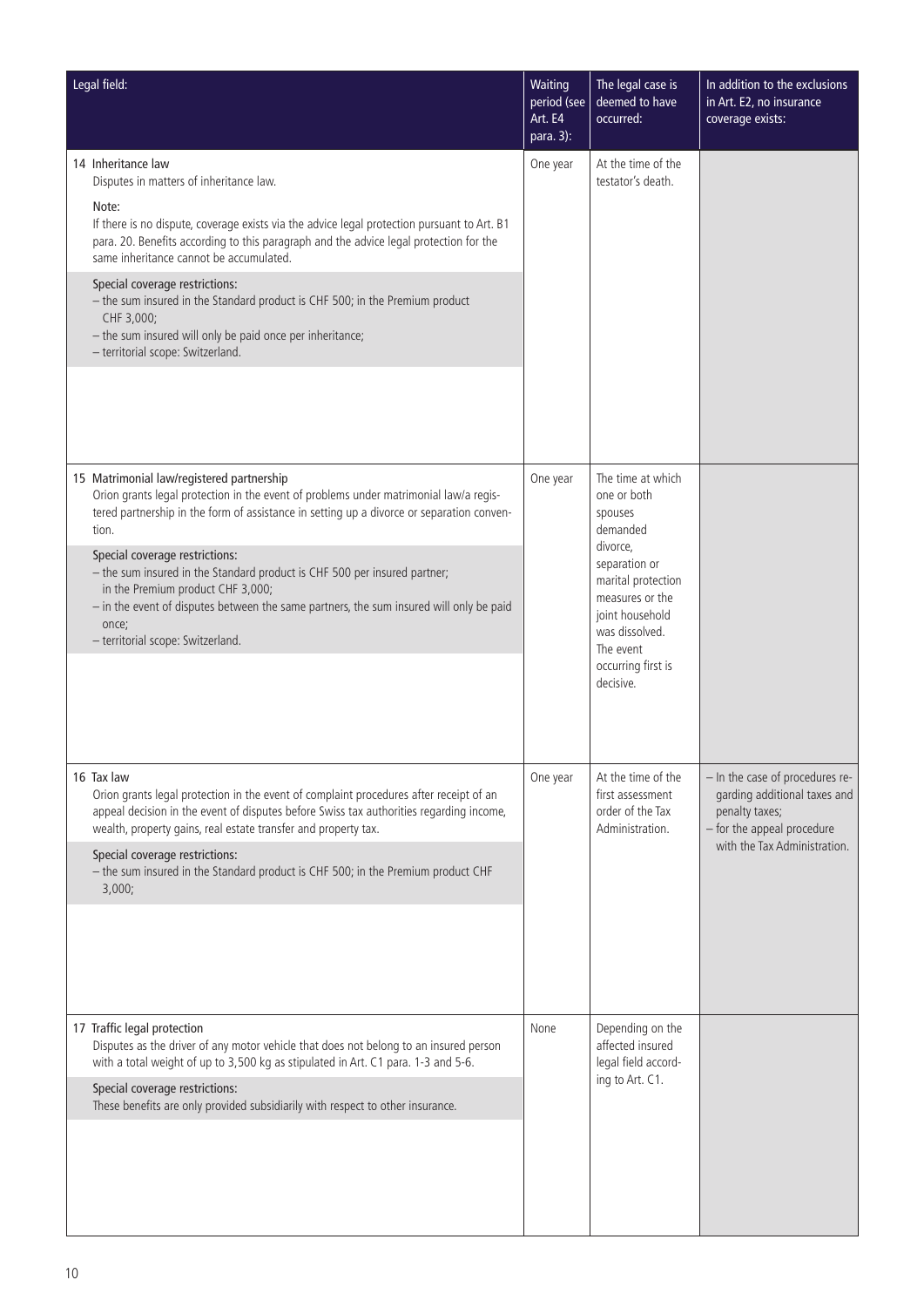| Legal field:                                                                                                                                                                                                                                                                                                                                                                                                                                                                                                                                                                                                                                                                                                                                                                                                                                                                                                        | Waiting<br>period (see<br>Art. E4<br>para. 3): | The legal case is<br>deemed to have<br>occurred:                                                                                                                                                                                                                                                                 | In addition to the exclusions<br>in Art. E2, no insurance<br>coverage exists:                                                                                                            |
|---------------------------------------------------------------------------------------------------------------------------------------------------------------------------------------------------------------------------------------------------------------------------------------------------------------------------------------------------------------------------------------------------------------------------------------------------------------------------------------------------------------------------------------------------------------------------------------------------------------------------------------------------------------------------------------------------------------------------------------------------------------------------------------------------------------------------------------------------------------------------------------------------------------------|------------------------------------------------|------------------------------------------------------------------------------------------------------------------------------------------------------------------------------------------------------------------------------------------------------------------------------------------------------------------|------------------------------------------------------------------------------------------------------------------------------------------------------------------------------------------|
| 18 Foreign trip legal protection<br>In partial supplementation of Art. B1 para. 7, Orion grants legal protection for disputes<br>resulting from events during trips abroad in the following areas (complete list) :<br>a renting, borrowing and depositing of movable property abroad;<br>b freight and carriage contract for the transport of luggage and/or of a motor vehicle<br>abroad:<br>c repair of a motor vehicle during a trip abroad;<br>d contracts regarding package holidays abroad (including contracts with foreign lan-<br>guage schools), rental of a motor vehicle abroad or temporary rental of a holiday<br>home abroad for up to a maximum of six months (irrespective of the place of booking<br>- also in the event of the place of jurisdiction being in Switzerland).<br>Special coverage restrictions:<br>These benefits are only provided subsidiarily with respect to other insurance. | None                                           | At the time of the<br>first actual or al-<br>leged violation of<br>legislation or con-<br>tractual obliga-<br>tions, unless it is<br>already apparent<br>previously for the<br>insured person<br>that legal differ-<br>ences could arise.<br>In the latter case.<br>the timing of<br>recognition is<br>relevant. | Disputes in connection with<br>the transportation of a ve-<br>hicle purchased abroad for<br>the purpose of importing it<br>into Switzerland.                                             |
| 19 Special advice legal protection for insured persons 60 PLUS<br>Orion provides insured persons over the age of 60 with support in checking their will and<br>setting up a living will or health care proxy.<br>Special coverage restrictions:<br>- the sum insured is CHF 5,000; in the Premium product CHF 20,000. Irrespective of the<br>number of cases, the sum insured is only paid once every three years, counting from<br>the start of the insurance;<br>- territorial scope: Switzerland.                                                                                                                                                                                                                                                                                                                                                                                                                | One year                                       | When the need<br>for legal<br>protection arises.                                                                                                                                                                                                                                                                 |                                                                                                                                                                                          |
| 20 Advice legal protection<br>Orion provides advice once a year in one of the following areas (complete list):<br>a matters relating to personal law;<br><b>b</b> matters relating to family law;<br>c data privacy;<br>d association law regarding member contributions;<br>e inheritance law;<br>f public law disputes with school authorities about the allocation to a kindergarten,<br>school enrollment in primary school and the awarding of university places;<br>g appeals against construction projects of an insured person for personal use.<br>Special coverage restrictions:<br>- instead of providing advice, Orion can pay the expenses for mediation or a consultation<br>with an attorney or notary;<br>- the sum insured is CHF 1,000; in the Premium product CHF 2,000;<br>- coverage only exists for advice regarding Swiss law;                                                               | a-f: one<br>month<br>g: one year               | When the need<br>for legal<br>protection arises.                                                                                                                                                                                                                                                                 | a: in foundation law;<br>b: in matrimonial protection<br>and divorce law (exception:<br>matrimonial law and dis-<br>putes from registered part-<br>nerships as per Art. B1<br>para. 15). |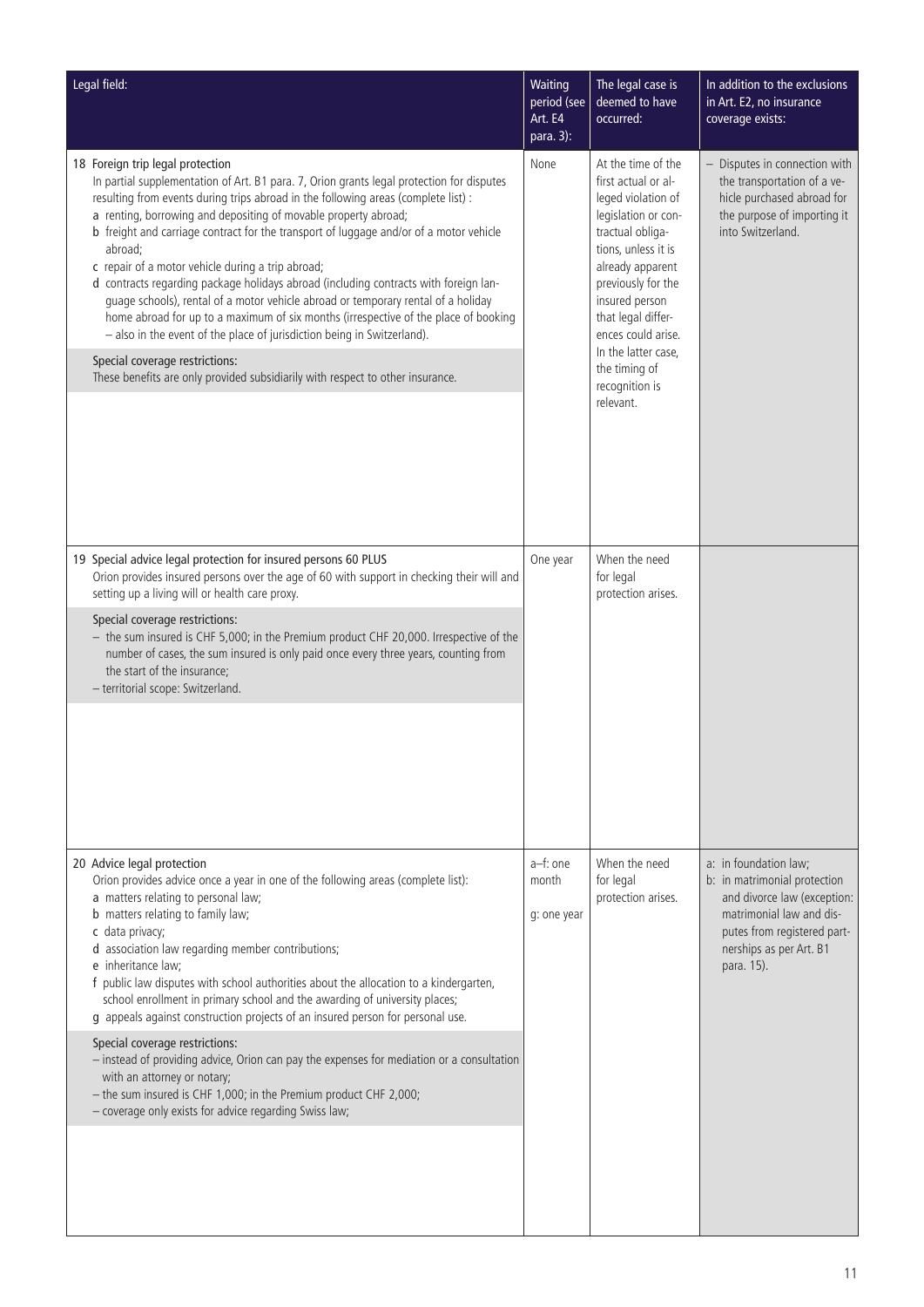# **C** Standard traffic legal protection

In general, no waiting period applies in the Standard traffic legal protection.

# C1 Which legal fields are insured (concluding list)

| Legal field:                                                                                                                                                                                                                                                                                                                                                                                                                                                                                       | The legal case is deemed to have occurred:                                                                                                                                                                                                                                                                                                                                                                     | In addition to the exclusions in Art. E2, no<br>insurance coverage exists:                                                                                                                                                                              |
|----------------------------------------------------------------------------------------------------------------------------------------------------------------------------------------------------------------------------------------------------------------------------------------------------------------------------------------------------------------------------------------------------------------------------------------------------------------------------------------------------|----------------------------------------------------------------------------------------------------------------------------------------------------------------------------------------------------------------------------------------------------------------------------------------------------------------------------------------------------------------------------------------------------------------|---------------------------------------------------------------------------------------------------------------------------------------------------------------------------------------------------------------------------------------------------------|
| 1 Tort law<br>Assertion of non-contractual claims for damages under<br>civil law due to property damage and bodily injury (phy-<br>sical injury/death) as well as the pecuniary losses resul-<br>ting directly therefrom;<br>involvement of the insured person in criminal procee-<br>dings as a plaintiff under civil law if such an interven-<br>tion is required to assert claims. The assertion of claims<br>as part of the legal provisions regarding victim assis-<br>tance is also insured. | At the time the damage was caused.                                                                                                                                                                                                                                                                                                                                                                             | - In connection with defamation;<br>- for damage to any third-party vehicles driven by<br>the insured.                                                                                                                                                  |
| 2 Criminal defense<br>In criminal and administrative proceedings directed<br>against the insured person and opened in connection<br>with a traffic accident or for traffic violations.                                                                                                                                                                                                                                                                                                             | At the time of the first actual or alleged vio-<br>lation of penal provisions.                                                                                                                                                                                                                                                                                                                                 | - In connection with defamation;<br>$-$ in cases of alleged violations of traffic laws in<br>stationary traffic (illegal stopping, parking, etc.).                                                                                                      |
| 3 Confiscation of driving license and taxation<br>In the case of proceedings concerning the confiscation<br>of a driving license or vehicle documents as well as<br>concerning the cantonal taxation of insured vehicles.<br>Special coverage restrictions:<br>territorial scope: Switzerland                                                                                                                                                                                                      | At the time of the first actual or alleged vio-<br>lation of legislation obligations.                                                                                                                                                                                                                                                                                                                          | - In the case of procedures for the purpose of ac-<br>quiring or converting a driving license and also for<br>regaining a license that was legally confiscated.                                                                                         |
| 4 Ownership and property law<br>Disputes regarding ownership, possession or other<br>material rights in or to an insured vehicle;                                                                                                                                                                                                                                                                                                                                                                  | At the time of the first actual or alleged vio-<br>lation of legislation or contractual obliga-<br>tions, but at the latest when it is apparent for<br>the insured person that legal differences<br>could arise.                                                                                                                                                                                               | - For the purchase/sale and renting of vehicles if<br>the insured person conducts such transactions as<br>a business.                                                                                                                                   |
| 5 Insurance law<br>Disputes under social security law resulting from an in-<br>sured traffic accident with Swiss public insurance (disa-<br>bility insurance, Federal Accident Insurance Institution,<br>etc.), pension funds and health insurance funds as well<br>as disputes arising under an insurance contract with<br>private-sector insurance institutions.                                                                                                                                 | In the event of bodily injury: upon the first<br>occurrence of the health impairment that re-<br>sulted in a disability or an inability to work;<br>in the event of disputes regarding an allege-<br>dly false application declaration: at the time<br>of the application declaration;<br>in all other cases: upon the first occurrence<br>of the event that gives rise to the claim<br>against the insurance. |                                                                                                                                                                                                                                                         |
| 6 Patient law<br>Disputes with physicians, hospitals and other medical<br>institutions regarding the treatment of injuries from an<br>insured traffic accident.                                                                                                                                                                                                                                                                                                                                    | At the time of the first actual or alleged<br>violation of legislation or contractual<br>obligations.                                                                                                                                                                                                                                                                                                          |                                                                                                                                                                                                                                                         |
| 7 Vehicle contract law<br>Disputes arising under the following contracts covered<br>by the Swiss Code of Obligations with respect to insu-<br>red vehicles (including their accessories such as child<br>seats, car radios, etc.): purchase, rent, loan for use, lea-<br>sing, deposit, repair order (complete list).                                                                                                                                                                              | At the time of the first actual or alleged vio-<br>lation of legislation or contractual obliga-<br>tions, but at the latest when it is apparent for<br>the insured person that legal differences<br>could arise.                                                                                                                                                                                               | - for sales/purchases of vehicles and vehicle acces-<br>sories if the insured person conducts such trans-<br>actions as a business;<br>- for contract disputes in connection with<br>nautical vessels with a catalog price in excess of<br>CHF 150,000. |
| 8 Garage rental<br>Disputes as a permanent tenant of a garage or parking<br>space rented for insured vehicles.                                                                                                                                                                                                                                                                                                                                                                                     | At the time of the first actual or alleged vio-<br>lation of legislation or contractual obliga-<br>tions.                                                                                                                                                                                                                                                                                                      |                                                                                                                                                                                                                                                         |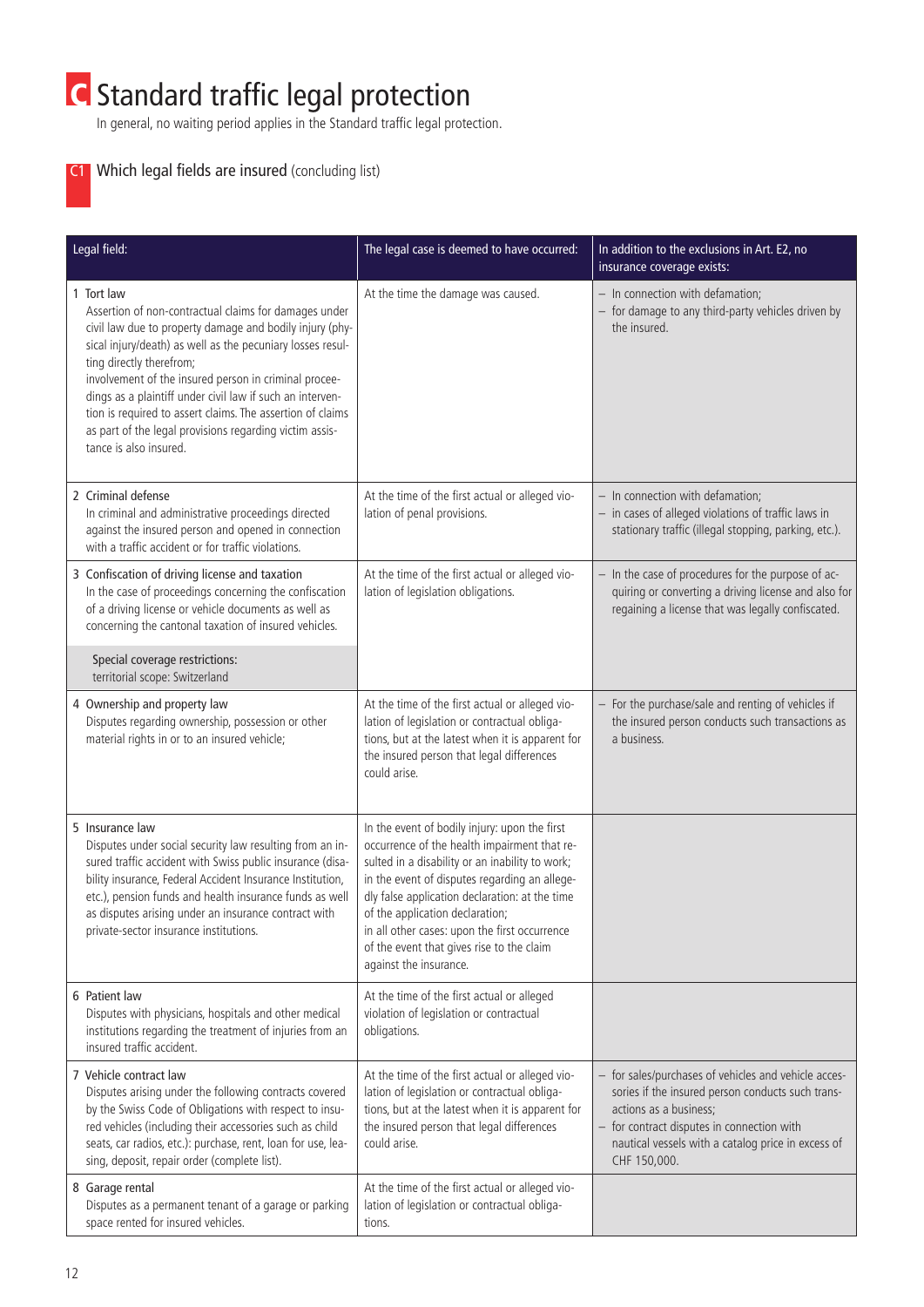In general, no waiting period applies in the Premium traffic legal protection.

#### D1 Which legal fields are insured

Disputes in all legal fields shall be insured where an insured person is affected in a capacity insured pursuant to Art. A2 sub-paragraph 2-8.

#### D<sub>2</sub> When the legal case is deemed to have occurred

A case is regarded as having occurred:

- under insurance law:
	- in the event of personal injury: upon the first occurrence of the health impairment that resulted in a disability or an inability to work;
	- iin the event of disputes regarding an allegedly false application declaration: at the time of the application declaration;
	- in all other cases of insurance law: upon the first occurrence of the event that gives rise to the claim against the insurance;
	- uunder criminal law: at the time of the first alleged or actual wrongful act against legislation;
	- in all other cases: at the time of the first actual or alleged violation of legislation or contractual obligations, unless it is already apparent previously for the insured person that legal differences could arise. In the latter case, the timing of recognition is relevant.

#### D3 What are the exclusions

There is no insurance coverage (concluding listing):

- 1 for averting non-contractual claims for damages made by third parties. This is the task of liability insurance;
- 2 for cases related to war, civil unrest, strike, radioactive radiation, chemical accidents, attacks of all kinds on IT systems;
- 3 for cases directed against another insured person covered under this contract or against this insured person's liability insurance (this exclusion does not apply to the policyholder personally);
- 4 for cases from the debt collection of claims against over-indebted debtors (e.g. in the event of the availability of a loss certificate or relevant collection procedures) or time-barred claims;
- 5 in the event of disputes between domestic partners, roommates, spouses or members of a registered partnership;
- 6 for the purchase/sale and rental of vehicles and accessories if the insured person conducts such transactions as a business;
- 7 for cases as the owner/holder of commercially used vehicles (i.e. income is generated on a continual basis through the trips), such as taxis, cars, delivery vehicles and trucks in the transport industry, driving school cars etc.;
- 8 for cases on account of accusations of reckless driving. By law, a «reckless driver» is anyone who exceeds the permissible speed as follows:
	- by at least 40 km/h where the speed limit is 30 km/h;
	- by at least 50 km/h where the speed limit is 50 km/h;
	- by at least 60 km/h where the speed limit is 80 km/h;

– by at least 80 km/h where the speed limit is more than 80 km/h. Anyone who also accepts the high risk of an accident with severe injuries or deaths by deliberately violating elementary traffic regulations, namely by reckless overtaking or taking part in an unauthorized race with motor vehicles, is also considered a «reckless driver».

- 9 for cases resulting from driving while intoxicated with a bloodalcohol concentration of 1.6 per mille or more;
- 10 for traffic accidents deliberately caused by an insured person.

# E Joint provisions

#### E1 Which services and costs are provided

1 Orion will pay the following expenses up to the sums insured listed in Art. A4 and B1 in the insured legal cases:

- a the processing of these legal cases by Orion;
- b the fee of a lawyer or legal counsel or mediator and, notwithstanding Art. E5 para. 2, the costs of a defense lawyer for the first police interrogation up to a maximum of CHF 2,000 in cases as an accused in criminal proceedings. If there is a charge of intent, these costs must be reimbursed to Orion by the insured person;
- c the costs of obtaining an expert opinion provided that Orion gives its consent or it is ordered by the court;
- d court fees or other costs of the proceedings imposed upon the insured person, including advances;
- e compensation for proceedings awarded to the counterparty and imposed on the insured person, including any security;
- f debt collection of a claim to which the insured person is entitled from an insured case if the debtor disputes this (e.g. under Swiss law from the objection by the debtor to the payment order) until the availability of an attachment of property loss certificate, request for debt moratorium, threat of bankruptcy or certificate of the insufficiency of a pledge;
- g advances for bail to avoid pre-trial detention after an accident;
- h the translation and travel costs needed for judicial proceedings abroad up to CHF 5,000 (Premium product CHF 10,000).
- 2 Legal advice by telephone (Orionline): insured parties can also get advice by telephone concerning legal areas which are not listed.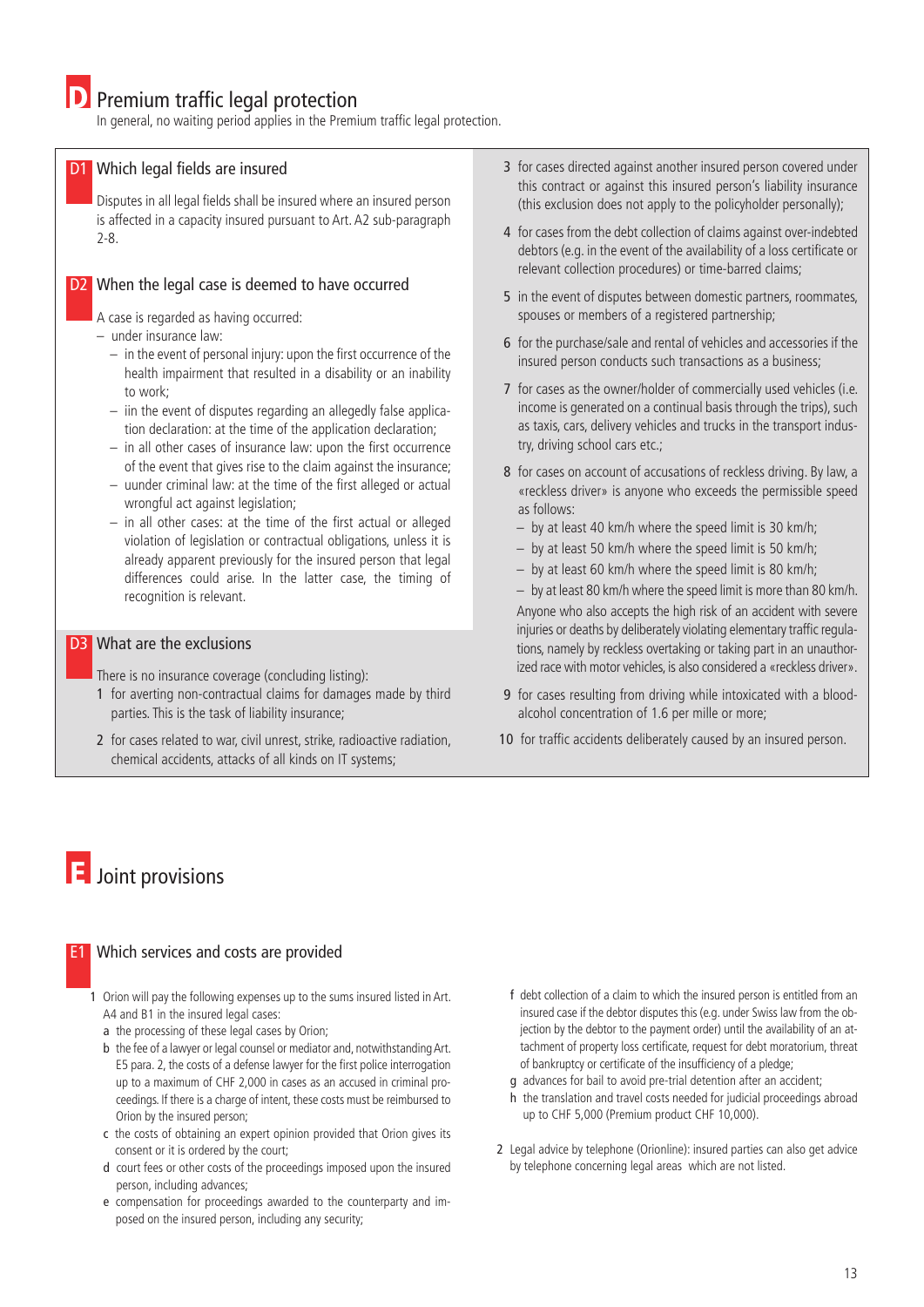- 3 The insurance generally does not cover payments of:
	- a fines;
	- b costs of medical or psychological examinations, road safety training as well as blood alcohol and drug analysis ordered in traffic cases;
	- c damages;
	- d with the exception of the product Premium Traffic Legal Protection, costs and fees for the first notice in criminal proceedings regarding traffic violations (such as a penal order, decree regarding a fine, etc.) and administrative proceedings (e.g. warning, license suspension, road safety training etc). These shall be borne by the insured person, including in the case of any appeals;
	- e costs and fees that a third party has an obligation to assume or that must be borne by a liable party or a liability insurance company; Orion only pays advances in such cases;
	- f costs and fees for bankruptcy and debt moratorium proceedings as well as for opposition, collocation and separation proceedings.

Orion's benefit obligation ends with the commencement of bankruptcy proceedings against the insured person; this also applies to cases that have already occurred.

4 If an event affects several insured persons under one or more contracts, Orion is entitled to restrict the benefits to safeguarding interests outside of the courts until its chosen attorneys have completed a test-case trial. Furthermore the benefits are added together for all insured persons covered under the same contract.

## E2 Which cases are not insured

The following are not insured (all exclusions below take precedence over the provisions of Art. B1 and C1 but do not apply to Premium Traffic Legal Protection. Only the exclusions listed in Art. D3 apply to this):

#### General exclusions:

- 1 all persons, insured person's capacities and legal fields not expressly designated as insured in Art. A1, A2, B1 and C1;
- 2 cases regarding receivables and liabilities that transferred to the insured person by assignment/assumption of debt or under inheritance law;
- 3 averting non-contractual claims for damages made by third parties. This is the task of a liability insurance;
- 4 cases involving war, civil unrest, strike or lockout, nuclear damage from nuclear energy, radioactive emissions, chemical accidents or genetically modified food, plants and animals;
- 5 cases as a participant in a brawl or scuffle;
- 6 cases directed against another insured person covered under this contract or against this insured person's liability insurance (this exclusion does not apply to the policyholder personally and in cases as per Art. B1 para. 15;
- 7 disputes between domestic partners, roommates, spouses or members of a registered partnership (exception: marital law pursuant to Art. B1 para. 15);
- 8 legal protection in connection with the collection of undisputed claims or cases from the collection of claims against over-indebted debtors (e.g. in the event of the availability of a loss certificate or relevant collection procedures) or time-barred claims;
- 9 cases under debt collection and bankruptcy law (however, coverage does apply to collection measures for insured cases as per Art. E1 para. 1 let. f;
- 10 cases against Orion, its directors and officers and its employees as well as attorneys, notaries, legal representatives, mediators and experts used by Orion or the insured person;

#### Additional exclusions for Private Legal Protection:

11 contractual (exception: secondary self-employed work according to Art. B1 para. 8) or other disputes in connection with any self-employed (including part-time) profession or gainful employment or preparations for such a profession or employment;

- 12 cases in connection with undeclared employment (e.g. no social security insurance, work permit);
- 13 cases from the area of tax law (exception: tax law pursuant to Art. B1 para. 16) and public planning law;
- 14 disputes in connection with paid sport and coaching work from a dispute amount of CHF 30,000. The decisive dispute amount is based on the total claim (including countersuit) and not partial suits;
- 15 with the exception of the legal expenses insurance for journeys abroad as per Art. B1 Para. 18 cases as the owner, possessor, vehicle keeper, driver (exception: legal expenses insurance for drivers as per Art. B1 Para. 17), borrower, renter, lessee, purchaser or vendor of motor vehicles (with the exception of motorized-cycles), railway vehicles, as well as aircraft and nautical vessels subject to registration requirements;
- 16 cases arising under company law including claims against company directors and officers for breach of responsibility;
- 17 disputes concerning the sale and purchase of securities and equity interests in companies, concerning asset management and stock market transactions, speculative or forward transactions, other financial and investment transactions, and any disputes regarding such matters with mediators or agents;

#### Additional exclusions in traffic and foreign travel legal protection:

- 18 cases in which the driver uses a vehicle not registered for public roads, is not authorized to operate the vehicle, does not have a valid driver's license or operated a vehicle not outfitted with valid license plates;
- 19 cases involving active participation in motor sports competitions and races, (including unauthorized races on public streets), including training;
- 20 cases as the owner/holder of commercially used vehicles (i.e. income is generated on a continual basis through the trips), such as taxis, cars, delivery vehicles and trucks in the transport industry, driving school cars, etc.;
- 21 cases involving charges of exceeding the speed limit by 30 km/h or more in cities or towns, 40 km/h or more outside cities or towns or on trunk roads, and 50 km/h or more on highways;
- 22 cases in connection with repeated occurrences of the following: charges of driving while impaired and under the influence of alcohol, medication or drugs and charges of evading the blood test;
- 23 cases as the owner, holder or pilot of an aircraft;
- 24 cases in connection with traffic accidents deliberately caused by an insured person.

# **E3** Waiver of benefit reduction

Orion waives its statutory right to reduce benefits for insured events brought about through gross negligence, with the exception (does not apply to Premium traffic legal protection) of non-appealable convictions for driving while impaired and under the influence of alcohol, medication or drugs and for evading the blood test.

#### **E4** When is the insurance applicable

- 1 The insurance begins and ends on the dates stated in the policy. Orion provides its benefits at the earliest upon complete payment of the first premium. The insurance is automatically extended by one year in each case unless one party receives a written notice of termination at least one month in advance.
- 2 Since the insured persons are generally insured as road users, the Traffic Legal Protection insurance cannot be terminated due to the deposit of the license plates.
- 3 Insurance coverage applies to legal cases that occur during the term of the contract and after the expiration of the waiting period stipulated in Art. B1 (Private Legal Protection), provided that the need for legal pro-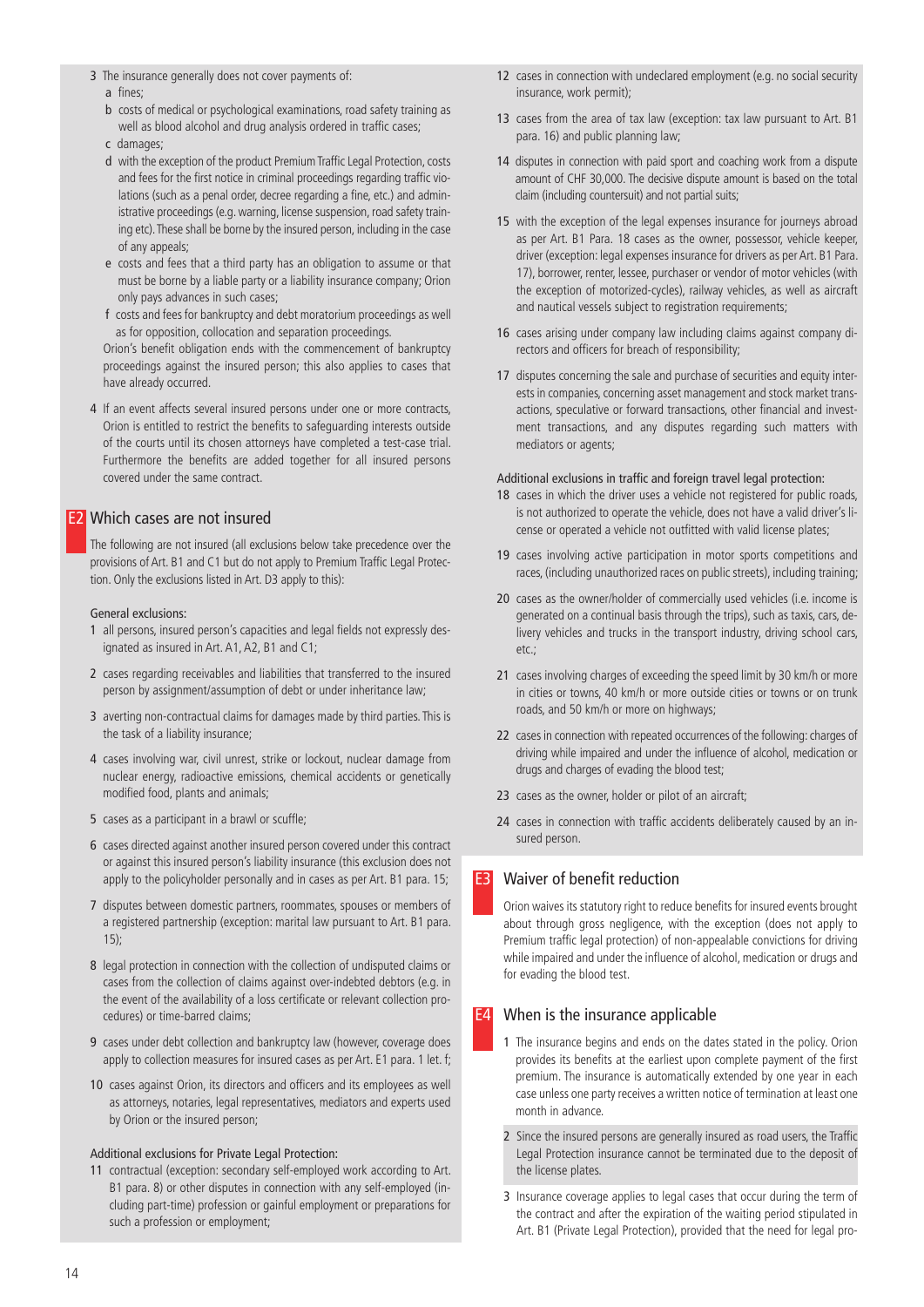tection also arises during the period of insurance. This waiting period is waived if there was previous insurance for the same risk and there is no uninsured period. However, the waiting period will not be waived in the case of a cover extension. There is no cover for cases that are not reported until after the policy or corresponding additional cover is cancelled.

#### How is an insured legal case processed

- 1 If an insured person wishes to make use of Orion's service for a legal case that has arisen, Orion must be notified immediately in writing.
- 2 Orion determines the approach to be taken for the insured person's benefit. It conducts the negotiations for an amicable settlement and proposes mediation in appropriate cases. Orion decides whether to involve an attorney or mediator and whether to draw up expert opinions. It can impose restrictions as to the amount or substance of the warranty to defray costs. The insured person undertakes not to appoint any representative without having received a written declaration of approval from Orion in advance. If the insured person appoints an attorney or legal counsel, an expert or a mediator before reporting the case to Orion, any costs incurred by the insured person prior to reporting the case will be covered only up to CHF 300. Unless otherwise agreed, Orion will settle the costs with the attorney (also in the case of a legal dispute) based on the work involved. Orion will not pay any contingency fee that the insured person may have agreed to with the attorney.
- 3 Instead of absorbing the costs in accordance with Art. E1, Orion is entitled to compensate the economic interest in full or in part. This is calculated on the basis of the amount in dispute with due consideration of the litigation and delcredere risk.
- 4 If representation is needed for court or administrative proceedings or in the case of any conflicts of interest, Orion grants the insured person the free choice of an attorney. Orion is entitled to refuse an attorney proposed by the insured person. The insured person may then propose three attorneys from different law firms within the place of jurisdiction for the claim, and Orion will choose one of these three to be appointed. This applies regardless of whether there was an obligation to grant the free choice of an attorney or Orion agreed to an attorney being appointed for other reasons. No reasons need to be given for refusing an attorney. If the attorney is changed at a later date at the insured person's request, the insured person must pay any additional costs incurred thereby.
- 5 The insured person or his legal counsel must provide Orion with the necessary information and powers of attorney. All records in connection with the case, such as fines imposed, summonses, judgments, correspondence, etc., must be forwarded to Orion without delay. If an attorney has been appointed, the insured person must authorize the attorney to keep Orion informed about the development of the case, including, but not limited to, providing Orion with the documents needed to assess the insurance coverage or the prospects of success.
- 6 Settlements that contain obligations for Orion may only be concluded by the insured person with Orion's consent.
- 7 Any compensation granted to the insured person for court or other expenses (in court or out of court) is to be ceded to Orion, up to the amount of the benefits paid out by Orion.

# E6 Differences of opinion

1 If there are differences of opinion with regard to proceedings in an insured legal case or with regard to the prospects of success for the legal case, Orion will justify its legal opinion without undue delay in writing and simultaneously remind the insured person of his right to initiate arbitration proceedings within 20 days. Any failure on the part of the insured person to request arbitration by this deadline is deemed to be a waiver. Upon receiving this notification, the insured person must take all measures needed to protect his interests personally. Orion is not liable for the consequences of inadequate representation of interests, in particular missed deadlines. The costs of these arbitration proceedings are

to be advanced in equal parts by the parties and shall be charged to the unsuccessful party. If one party fails to advance their share of the costs, this shall be considered as acceptance of the legal viewpoint of the other party.

- 2 The parties will jointly appoint one sole arbitrator. The proceedings shall be restricted to a single exchange of briefs with applications detailing reasons and stating the evidence upon which the parties base their arguments and upon which the arbitrator shall take his decision. In all other regards, the provisions of the Swiss Code of Civil Procedure (Schweizerische Zivilprozessordnung, ZPO) apply.
- 3 If Orion rejects the benefit obligation and the insured person initiates legal proceedings at his own expense and obtains a judgment that is more favorable for him than the solution explained to him in writing by Orion or than the result of the arbitration proceedings, Orion will pay the costs incurred thereby as stipulated in the insurance conditions, just as if it had agreed to the trial.

## Right of withdrawal and its effect

- 1 The policyholder may revoke his application for the conclusion, modification or renewal of the contract or its acceptance in writing.
- 2 The right of withdrawal expires two weeks after the conclusion, renewal or modification of the contract or another agreement.
- 3 Withdrawal will cause the application or the confirmation of acceptance to become null and void from the start.
- 4 Any performance rendered under the contract must be reimbursed.

#### **E8** What conditions apply with respect to premiums

- 1 The first premium is due when the policy is handed over.
- 2 The following premiums are due on the day mentioned in the policy in every insurance year.
- 3 Orion is entitled to levy a dunning charge if the premium is not paid on time.
- 4 The contracting parties waive their right to claim balances of less than CHF 10 from premium invoices.
- 5 Changes to the premium tariff and new General Conditions of Insurance will be disclosed to the policyholder upon invoicing at least 25 days before expiry of the insurance year and will be regarded as accepted from the following insurance year unless he terminates before expiry of the current insurance year. There is no right of termination if duties that Orion cannot influence, such as Swiss stamp duty, change or if the premium changes due to the personal situation of the policyholder (e.g. granting or removal of age-related discounts, change from individual to multi-person insurance or vice versa).

# **E9** Breach of obligations

Orion can deny or reduce its benefits in the event of any culpable breach of the obligation to inform and cooperate (e.g. deliberately incomplete or incorrect guidance concerning the facts). This also applies if no additional payment obligation arises for Orion from the breach.

#### **E10** Communication

- 1 Reports of legal cases must be addressed to one of the legal centers listed below; all other communications must be addressed to Orion's head office in Basle.
- 2 All communications (including the arbitration proceedings) will be in the language of the insurance contract.